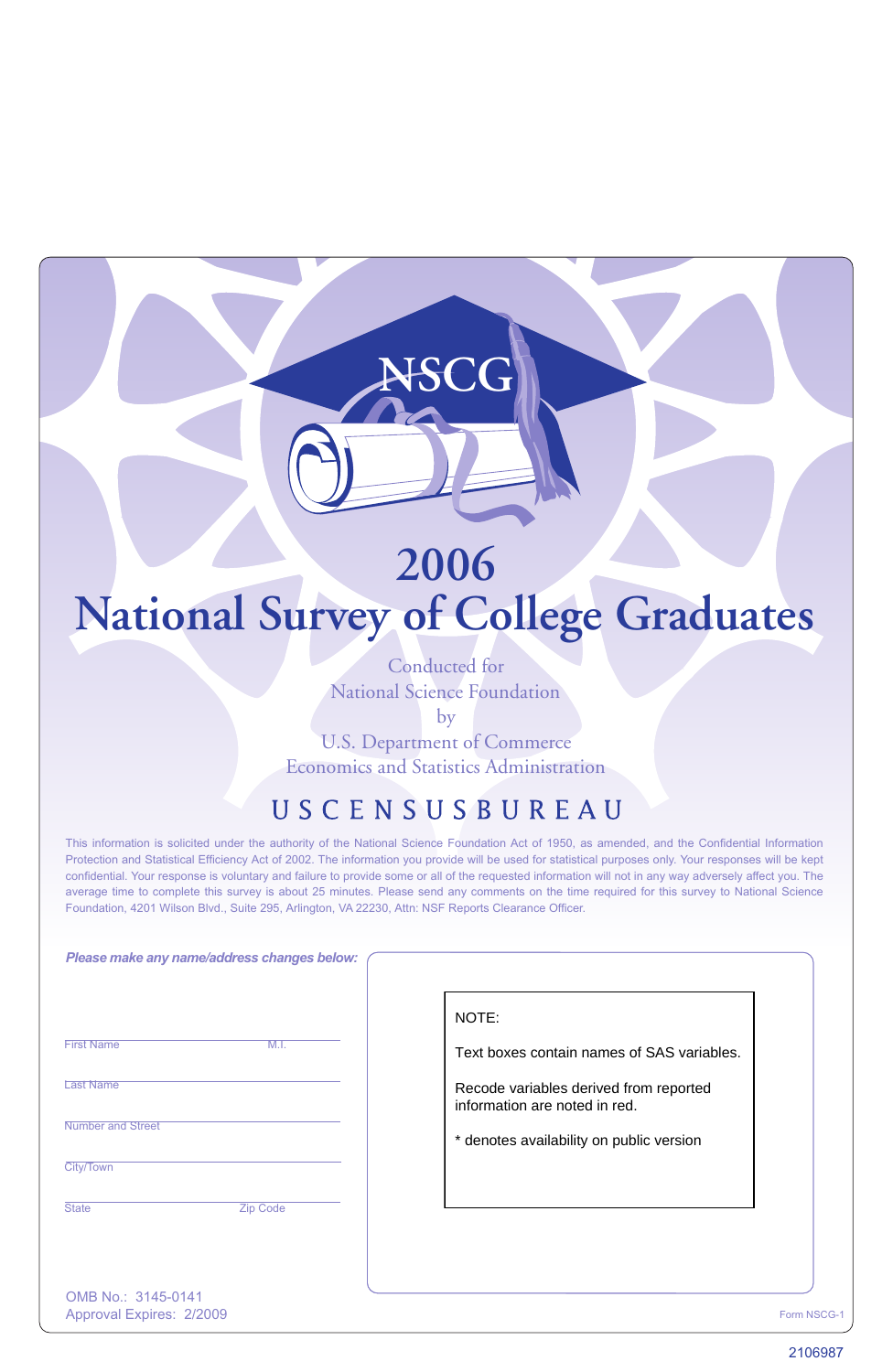|                                                          | <b>Part A - Employment Situation</b>                                                                                                                                                   | A4. | Prior to the week of April 1, 2006, when did you<br>last work for pay or profit?                                                                                                                               |
|----------------------------------------------------------|----------------------------------------------------------------------------------------------------------------------------------------------------------------------------------------|-----|----------------------------------------------------------------------------------------------------------------------------------------------------------------------------------------------------------------|
| A1.                                                      | LFSTAT*<br>Were you working for pay or profit during the<br>week of April 1, 2006?                                                                                                     |     | $\overline{\mathbb{R}}$ $\leftarrow$ Mark this box if you never worked for<br>pay or profit and then go to page 7,<br><b>LWNVR</b><br>question D1                                                              |
|                                                          | Working includes being a student on paid work-study,<br>self-employed, or on any type of paid or unpaid leave,<br>including vacation.<br>Use an X to mark your answer.<br><b>WRKG*</b> |     | Month<br>Year<br><b>LAST WORKED</b><br><b>LWYR</b><br><b>LWMN</b>                                                                                                                                              |
|                                                          | $\overline{AB}$ Yes $\rightarrow$ Go to page 2, question A8<br>$2 \cup$ No                                                                                                             | A5. | What was the title of the last job you held prior to<br>the week of April 1, 2006?<br>Example: Financial analyst                                                                                               |
|                                                          |                                                                                                                                                                                        |     |                                                                                                                                                                                                                |
| A2.                                                      | (If No) Did you look for work during the four<br>weeks preceding April 1, 2006? This would be<br>between March 4th and April 1st.<br>LOOKWK*<br>$1 \square$ Yes<br>$2$ No              | A6. | What kind of work were you doing on this last<br>job - that is, what were your duties and<br>responsibilities on your last job? Please be<br>as specific as possible, including any area of<br>specialization. |
|                                                          |                                                                                                                                                                                        |     | Example: Analyzed financial information, prepared<br>technical reports. Specialized in asset<br>management.                                                                                                    |
| A3.                                                      | What were your reasons for not working during<br>the week of April 1, 2006?                                                                                                            |     |                                                                                                                                                                                                                |
|                                                          | Mark Yes or No for each item.<br>Yes No                                                                                                                                                |     |                                                                                                                                                                                                                |
| <b>NWRET</b>                                             | Year retired<br><b>NWRTYR</b><br>If $Yes \longrightarrow$                                                                                                                              |     |                                                                                                                                                                                                                |
| NWLAY*                                                   |                                                                                                                                                                                        |     |                                                                                                                                                                                                                |
| <b>NWSTU*</b><br>3<br><b>NWFAM*</b><br><b>NWILL</b><br>5 | Chronic illness or                                                                                                                                                                     | A7. | Using the JOB CATEGORY list on pages 11-12,<br>choose the code that best describes the last job<br>you held prior to the week of April 1, 2006.                                                                |
| NWOCNA*<br>NWNOND*<br>7<br><b>NWOT</b><br>8              |                                                                                                                                                                                        |     | $\rightarrow$ Go to page 6,<br>question A34<br>CODE                                                                                                                                                            |
| NWOTP*                                                   |                                                                                                                                                                                        |     | NOTE: Job category codes range from 010 to 500<br><b>NOCLST</b><br><b>NOCMLST</b>                                                                                                                              |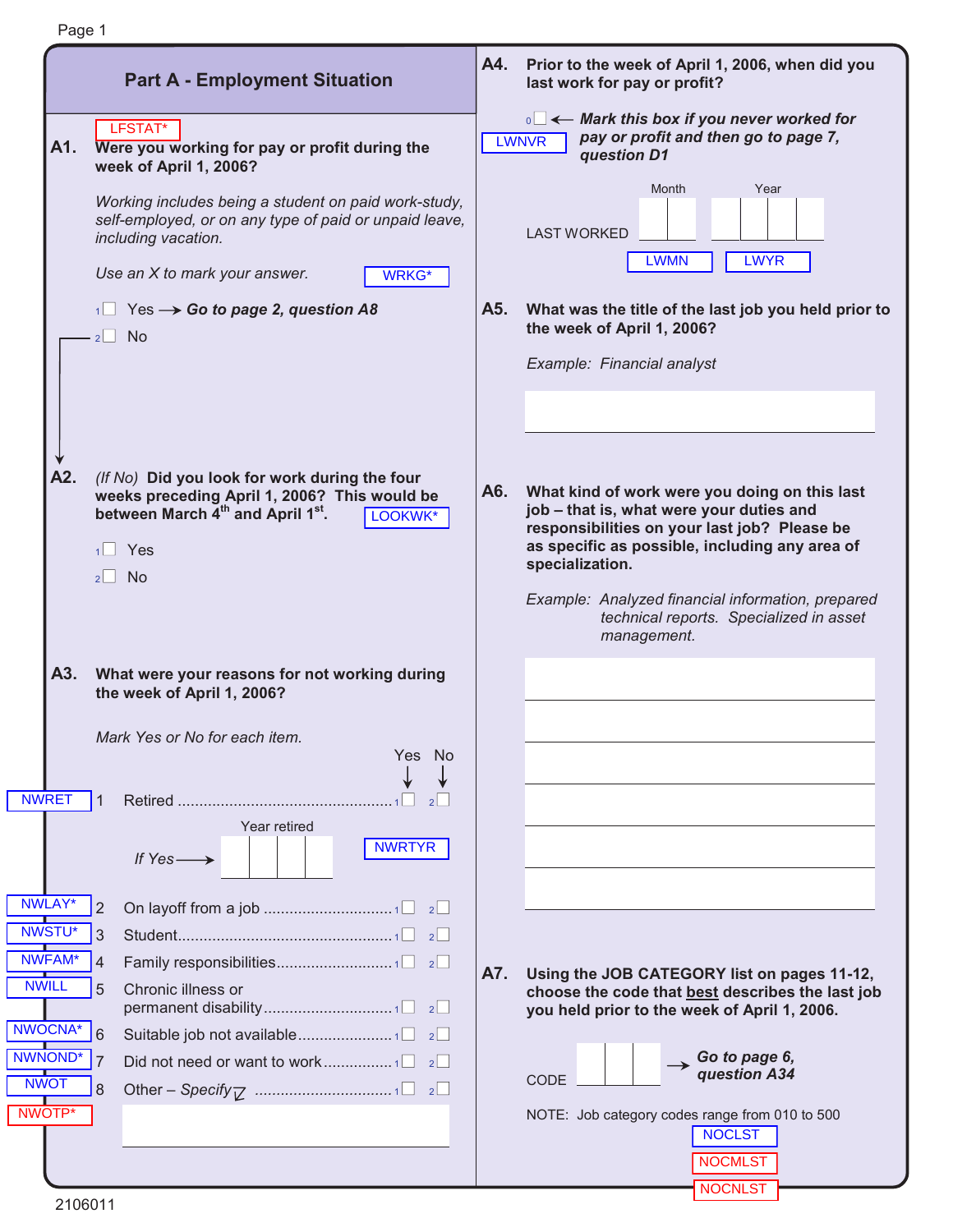|     | <b>Principal Employer</b>                                                                                                                              |                                 |                 | A11. Which one of the following best describes<br>your principal employer during the week of<br>April 1, 2006? Were you |                                  |
|-----|--------------------------------------------------------------------------------------------------------------------------------------------------------|---------------------------------|-----------------|-------------------------------------------------------------------------------------------------------------------------|----------------------------------|
| A8. | Who was your principal employer during the<br>week of April 1, 2006?                                                                                   |                                 |                 | Mark one answer.                                                                                                        | <b>NEDTP</b>                     |
|     | If you had more than one job, report the one for<br>which you worked the most hours that week.                                                         |                                 |                 | SELF-EMPLOYED or a BUSINESS OWNER<br>1 In a non-incorporated business, professional<br>practice, or farm                |                                  |
|     | If your employer had more than one location,<br>report the location that employed you.                                                                 |                                 | $2^{\vert}$     | In an incorporated business, professional<br>practice, or farm                                                          |                                  |
|     | If you worked for a contracting or consulting<br>company, report the name of that company, not<br>the client organization.                             |                                 |                 | PRIVATE SECTOR employee<br>$\sqrt{3}$ In a for-profit company or organization                                           |                                  |
|     | <b>Employer Name</b>                                                                                                                                   | <b>INSTCOD</b><br><b>CARNEG</b> | 4               | In a non-profit organization (including tax-exempt<br>and charitable organizations)                                     |                                  |
|     | Department/Division<br><b>PUBPRI</b><br>City/Town                                                                                                      | CARN05C                         |                 | <b>GOVERNMENT</b> employee<br>5 In a local government (e.g., city, county, school                                       |                                  |
|     | State                                                                                                                                                  | PBPR05C                         |                 | district)<br>$\frac{1}{10}$ In a state government (including state colleges/                                            |                                  |
|     | ZIP Code                                                                                                                                               | <b>EMST</b><br><b>EMRG</b>      | $7^{\circ}$     | universities)<br>In the U.S. military service, active duty or                                                           |                                  |
|     |                                                                                                                                                        | <b>EMUS</b>                     | 8               | Commissioned Corps (e.g., USPHS, NOAA)<br>In the U.S. government (e.g., civilian employee)                              |                                  |
| A9. | What was that employer's main business or<br>industry; that is, what did that employer make<br>or do?                                                  |                                 |                 | OTHER type of employee<br>Other – Specify type of employer $\nabla$                                                     |                                  |
|     | If your principal employer had more than one type of<br>business, report the type of business primarily<br>performed at the location where you worked. |                                 |                 |                                                                                                                         |                                  |
|     | Example: Production of microprocessor chips                                                                                                            |                                 |                 | A12. Was your principal employer an educational                                                                         |                                  |
|     | <b>EMPLOYER'S MAIN BUSINESS</b>                                                                                                                        |                                 |                 | institution?                                                                                                            | <b>EMED</b>                      |
|     |                                                                                                                                                        |                                 | $1 \square$ Yes |                                                                                                                         |                                  |
|     |                                                                                                                                                        |                                 |                 | No $\rightarrow$ Go to page 3, question A14                                                                             |                                  |
|     |                                                                                                                                                        |                                 |                 | A13. (If Yes) Was the educational institution where you<br>worked a                                                     | <b>EDTP</b>                      |
|     | A10. Counting all locations where this employer                                                                                                        |                                 |                 | Mark one answer.                                                                                                        | <b>EMTP</b>                      |
|     | operates, how many people work for your<br>principal employer? Your best estimate is fine.                                                             |                                 |                 | 1 Preschool, elementary, middle,<br>or secondary school or system                                                       | <b>EMSECDT</b><br><b>EMSECSM</b> |
|     | Mark one answer.<br>10 or fewer employees<br>$1 \Box$                                                                                                  | EMSIZE*                         |                 | $2\Box$ Two-year college, community college, or<br>technical institute                                                  | <b>EMSECPB*</b>                  |
|     | 11 - 24 employees<br>2                                                                                                                                 |                                 |                 | 3 Four-year college or university, other than a<br>medical school                                                       |                                  |
|     | 25 - 99 employees<br>$3\sqcup$<br>100 - 499 employees<br>4                                                                                             |                                 |                 | 4 Medical school (including university-affiliated<br>hospital or medical center)                                        |                                  |
|     | 500 - 999 employees<br>$5\Box$                                                                                                                         |                                 | $5$             | University-affiliated research institute                                                                                |                                  |
|     | 1,000 - 4,999 employees<br>6                                                                                                                           |                                 | 6               | Other – Specify $\nabla$                                                                                                |                                  |
|     | 5,000 - 24,999 employees<br>7                                                                                                                          |                                 |                 |                                                                                                                         |                                  |
|     | 25,000+ employees<br>8 L                                                                                                                               |                                 |                 |                                                                                                                         |                                  |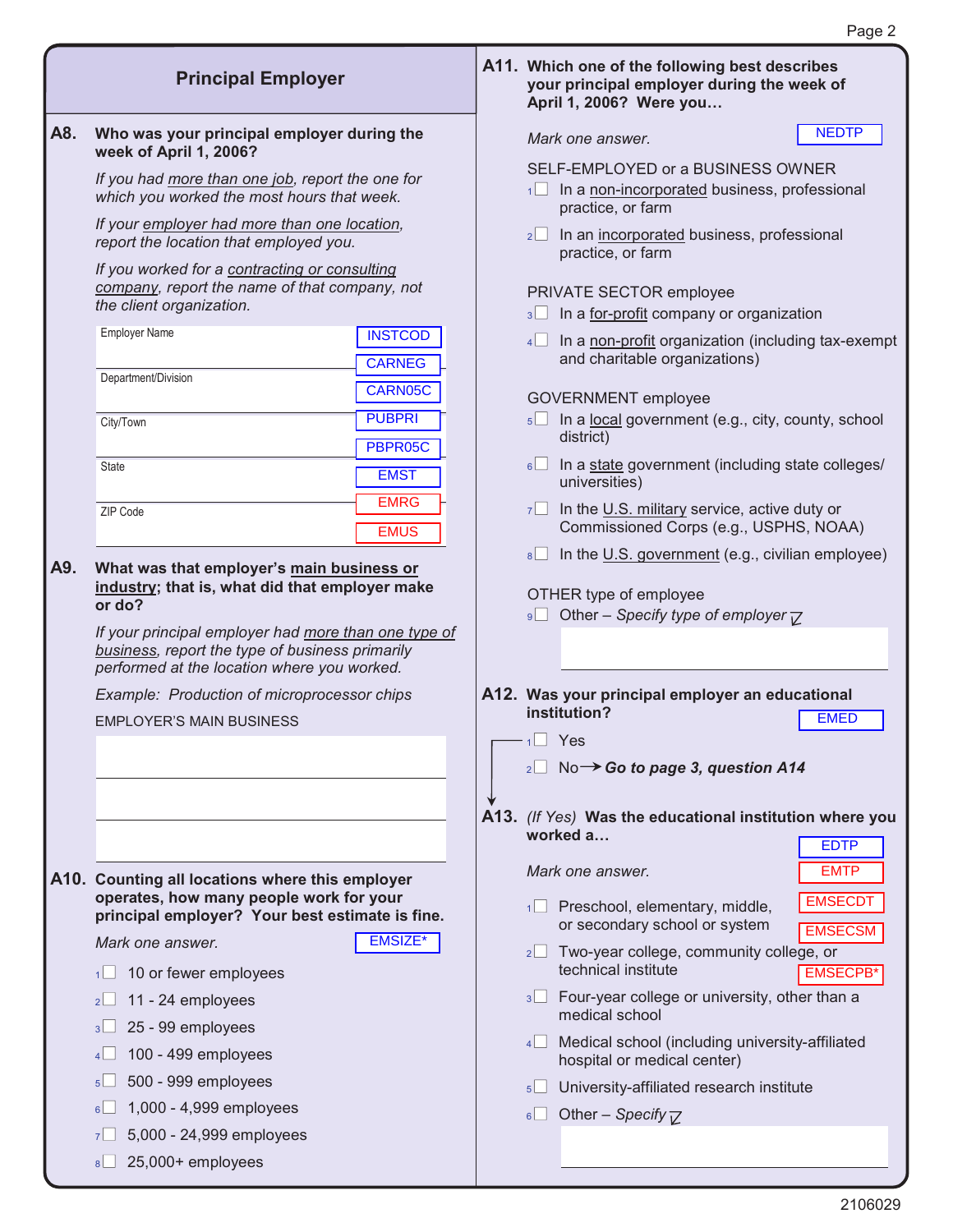| <b>Principal Job</b>                                                                                                                                                                                                                                                                                                               |                                 |         | A18. To what extent was your work on your principal<br>job related to your highest degree? Was it                                                                                                                |
|------------------------------------------------------------------------------------------------------------------------------------------------------------------------------------------------------------------------------------------------------------------------------------------------------------------------------------|---------------------------------|---------|------------------------------------------------------------------------------------------------------------------------------------------------------------------------------------------------------------------|
| A14. What was the title of the principal job you held<br>during the week of April 1, 2006?<br>Example: Financial analyst                                                                                                                                                                                                           |                                 |         | OCEDLRP*<br>Mark one answer.<br>Closely related -<br>Go to page 4,<br>question A21<br>Somewhat related<br>Not related                                                                                            |
| A15. What kind of work were you doing on this job -<br>that is, what were your duties and<br>responsibilities on your principal job? Please<br>be as specific as possible, including any area of<br>specialization.<br>Example: Analyzed financial information, prepared<br>technical reports. Specialized in asset<br>management. |                                 |         | A19. (If Not related) Did these factors influence your<br>decision to work in an area outside the field of<br>your highest degree?<br>Mark Yes or No for each item.                                              |
|                                                                                                                                                                                                                                                                                                                                    | NRPAY*<br>NRCON*                |         | Yes No<br>Pay, promotion opportunities1<br>Working conditions (e.g., hours,<br>equipment, working environment)  1 2                                                                                              |
|                                                                                                                                                                                                                                                                                                                                    | NRLOC*<br>NRCHG*                | l3<br>4 | Change in career or professional                                                                                                                                                                                 |
|                                                                                                                                                                                                                                                                                                                                    | NRFAM*<br>NROCNA <sup>*</sup> 6 | 5       | Family-related reasons (e.g.,<br>Job in highest degree field not                                                                                                                                                 |
| A16. Using the JOB CATEGORY list on pages 11-12,<br>choose the code that best describes the                                                                                                                                                                                                                                        | NROT*                           | 7       | Some other reason - Specify $\mathbb{Z}$ 1                                                                                                                                                                       |
| principal job you held during the week of<br>April 1, 2006.<br><b>NOCPR</b><br><b>NOCPRMG</b><br><b>NOCPRNG</b><br>CODE<br>NOCPRPB'<br>NOTE: Job category codes range from 010 to 500                                                                                                                                              |                                 |         | A20. Which two factors in question A19 were your<br>most important reasons for working in an area<br>outside the field of your highest degree?<br>Enter number of appropriate reason from question<br>A19 above. |
| A17. During what month and year did you start this<br>job (that is, the principal job you held during th<br>week of April 1, 2006)?                                                                                                                                                                                                | NRREA*                          | 1       | Most important reason                                                                                                                                                                                            |
| Year<br>Month<br>PRINCIPAL JOB STARTED<br><b>STRTMN</b><br><b>STRTYR</b>                                                                                                                                                                                                                                                           | NRSEC*                          | 2       | Second most important reason<br>(Enter "0" if no second reason)                                                                                                                                                  |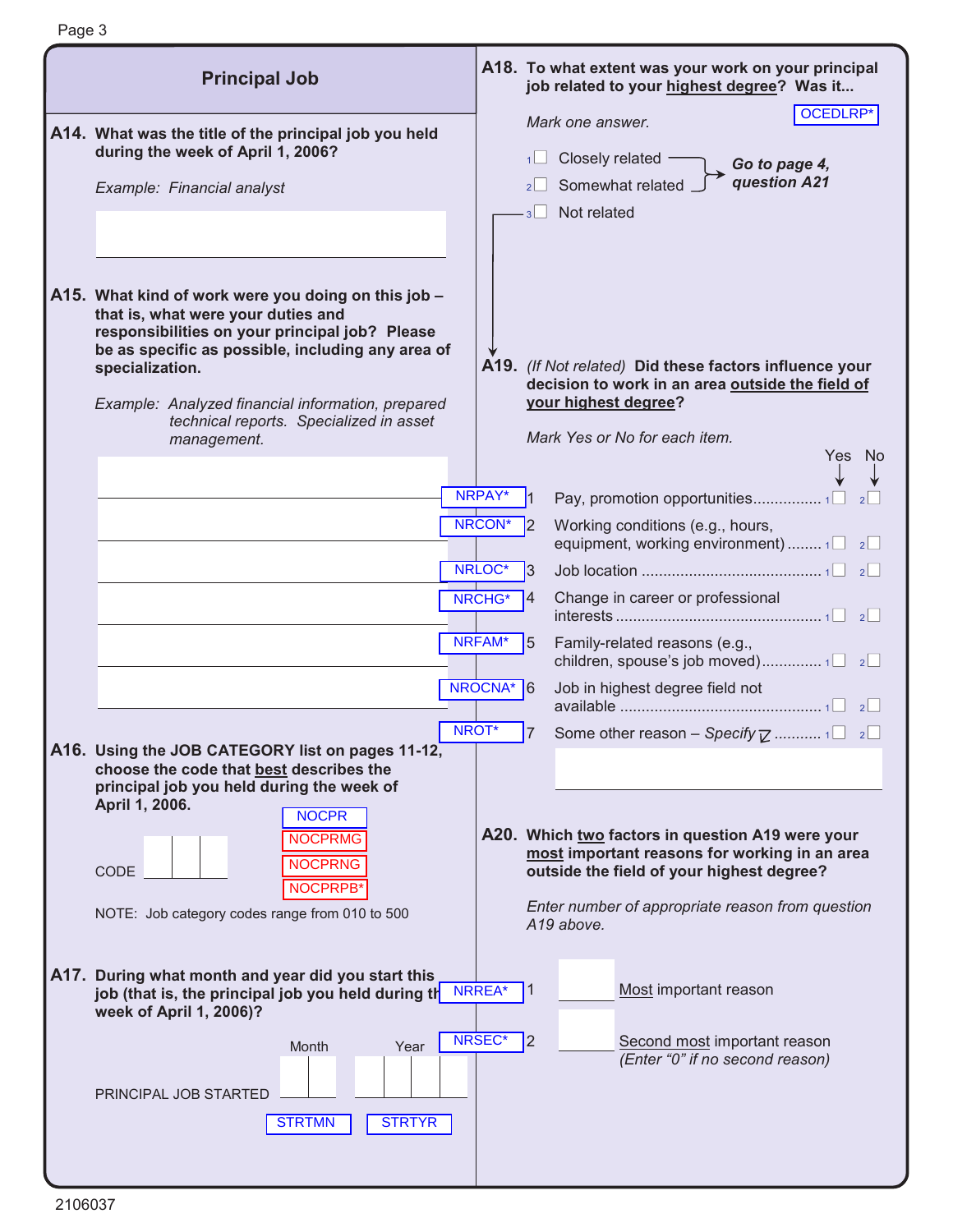|                                   |                 | A21. The next question is about your work activities<br>on your principal job. Which of the following<br>work activities occupied at least 10 percent of<br>your time during a typical work week on this |                                 | A23. In performing the principal job you held during<br>the week of April 1, 2006, did you<br>Mark Yes or No for each item. |                     |                                                                                    |        |  |  |
|-----------------------------------|-----------------|----------------------------------------------------------------------------------------------------------------------------------------------------------------------------------------------------------|---------------------------------|-----------------------------------------------------------------------------------------------------------------------------|---------------------|------------------------------------------------------------------------------------|--------|--|--|
|                                   | job?            |                                                                                                                                                                                                          |                                 |                                                                                                                             |                     |                                                                                    | Yes No |  |  |
|                                   |                 | Mark Yes or No for each item.                                                                                                                                                                            |                                 | <b>WKTEAM*</b>                                                                                                              |                     |                                                                                    |        |  |  |
|                                   |                 |                                                                                                                                                                                                          | <b>Yes</b><br><b>No</b>         | <b>WKSORG*</b>                                                                                                              |                     | Work with an immediate work                                                        | 2      |  |  |
| <b>WAACC*</b>                     |                 | Accounting, finance, contracts1                                                                                                                                                                          |                                 |                                                                                                                             | 2                   | Work with others in the same<br>organization (company, university,                 |        |  |  |
| WABRSH <sup>*</sup> 2             |                 | Basic research - study directed<br>toward gaining scientific knowledge                                                                                                                                   | $\vert$ 2                       | <b>WKUSORG*</b>                                                                                                             |                     | agency, etc.), but not the same                                                    |        |  |  |
| <b>WAAPRSH*</b><br>$\overline{3}$ |                 | Applied research - study directed<br>toward gaining scientific knowledge                                                                                                                                 | 2                               | <b>ICOLLAB*</b>                                                                                                             | 3<br>$\overline{4}$ | Work with individuals in other<br>Work with individuals located                    |        |  |  |
| WADEV*                            |                 |                                                                                                                                                                                                          |                                 |                                                                                                                             |                     |                                                                                    |        |  |  |
| $\overline{\mathcal{A}}$          |                 | Development - using knowledge<br>gained from research for the                                                                                                                                            |                                 |                                                                                                                             |                     | If Yes to Item 4, go to question A24.                                              |        |  |  |
| WADSN*<br>5                       |                 | Design of equipment, processes,                                                                                                                                                                          |                                 |                                                                                                                             |                     | If No to Item 4, go to page 5, question A26.                                       |        |  |  |
|                                   |                 |                                                                                                                                                                                                          |                                 |                                                                                                                             |                     | A24. (If Yes to Item 4 above) Did your work with                                   |        |  |  |
| WACOM*<br>l6                      |                 | Computer programming, systems<br>or applications development                                                                                                                                             | ACTCAP*                         |                                                                                                                             |                     | individuals located in other countries involve                                     |        |  |  |
| WAEMRL*7                          |                 | Human resources - including                                                                                                                                                                              |                                 |                                                                                                                             |                     | Mark Yes or No for each item.                                                      |        |  |  |
|                                   |                 | recruiting, personnel development,                                                                                                                                                                       | <b>ACTDED*</b><br><b>ACTMGT</b> |                                                                                                                             |                     | Data from this question will not be released<br>due to data quality problems.      | Yes No |  |  |
| WAMGMT*<br>$\overline{8}$         |                 | Managing or supervising people or                                                                                                                                                                        | <b>ACTRES*</b>                  |                                                                                                                             | $\mathbf{1}$<br>2   | Sharing materials, equipment, or                                                   |        |  |  |
| WAPROD <sup>*</sup> 9             |                 | Production, operations,                                                                                                                                                                                  | ACTRD*                          |                                                                                                                             |                     |                                                                                    | 2      |  |  |
|                                   |                 | maintenance (e.g., chip production,                                                                                                                                                                      |                                 |                                                                                                                             | 3                   | Preparing a joint publication?  1□ 2□                                              |        |  |  |
| WASVC*                            | 10 <sup>°</sup> | Professional services (e.g., health                                                                                                                                                                      | <b>ACTRDT*</b>                  |                                                                                                                             | 4                   | Jointly developing or designing<br>a product, process, or program? $1\Box$ $2\Box$ |        |  |  |
|                                   |                 | care, counseling, financial services, p                                                                                                                                                                  | <b>ACTTCH</b>                   |                                                                                                                             | 5                   | Collaborating on a research                                                        |        |  |  |
|                                   |                 | WASALE <sup>*</sup> 11 Sales, purchasing, marketing,<br>customer service, public relations1 $\Box$ 2 $\Box$                                                                                              |                                 |                                                                                                                             | 6                   | Other type of work? - Specify $\overline{Z}$ 1 2                                   |        |  |  |
| WAQM*                             |                 | 12 Quality or productivity                                                                                                                                                                               |                                 |                                                                                                                             |                     |                                                                                    |        |  |  |
| <b>WATEA*</b>                     |                 |                                                                                                                                                                                                          |                                 |                                                                                                                             |                     |                                                                                    |        |  |  |
| <b>WAOT*</b>                      |                 |                                                                                                                                                                                                          |                                 |                                                                                                                             |                     | A25. In your work with individuals located in other<br>countries, did you          |        |  |  |
|                                   |                 |                                                                                                                                                                                                          |                                 |                                                                                                                             |                     | Mark Yes or No for each item.                                                      |        |  |  |
|                                   |                 |                                                                                                                                                                                                          |                                 | <b>ICCOMM*</b>                                                                                                              |                     |                                                                                    | Yes No |  |  |
|                                   |                 | A22. On which two activities in question A21 did you<br>work the most hours during a typical week on                                                                                                     |                                 |                                                                                                                             |                     | Communicate by telephone or                                                        |        |  |  |
|                                   | this job?       |                                                                                                                                                                                                          |                                 | <b>ICWBVT*</b>                                                                                                              |                     |                                                                                    | 2      |  |  |
|                                   |                 | Enter number of appropriate activity from question                                                                                                                                                       |                                 |                                                                                                                             | 2                   | Use web-based or virtual                                                           |        |  |  |
|                                   | A21 above.      |                                                                                                                                                                                                          |                                 | <b>ICTRLA*</b>                                                                                                              |                     |                                                                                    |        |  |  |
|                                   |                 |                                                                                                                                                                                                          | <b>WAPRSM*</b>                  |                                                                                                                             | 3                   | Travel to a foreign country for                                                    |        |  |  |
| WAPRI*<br>$\overline{1}$          |                 | Activity most hours                                                                                                                                                                                      |                                 | <b>ICTRLH*</b>                                                                                                              | 4                   |                                                                                    |        |  |  |
|                                   |                 |                                                                                                                                                                                                          | WASCSM*                         |                                                                                                                             |                     | Work with foreign collaborator(s)<br>who traveled to the U.S. to                   |        |  |  |
| <b>WASEC*</b><br>$\mathsf{I}2$    |                 | Activity second most hours<br>(Enter "0" if no second most)                                                                                                                                              |                                 |                                                                                                                             |                     |                                                                                    |        |  |  |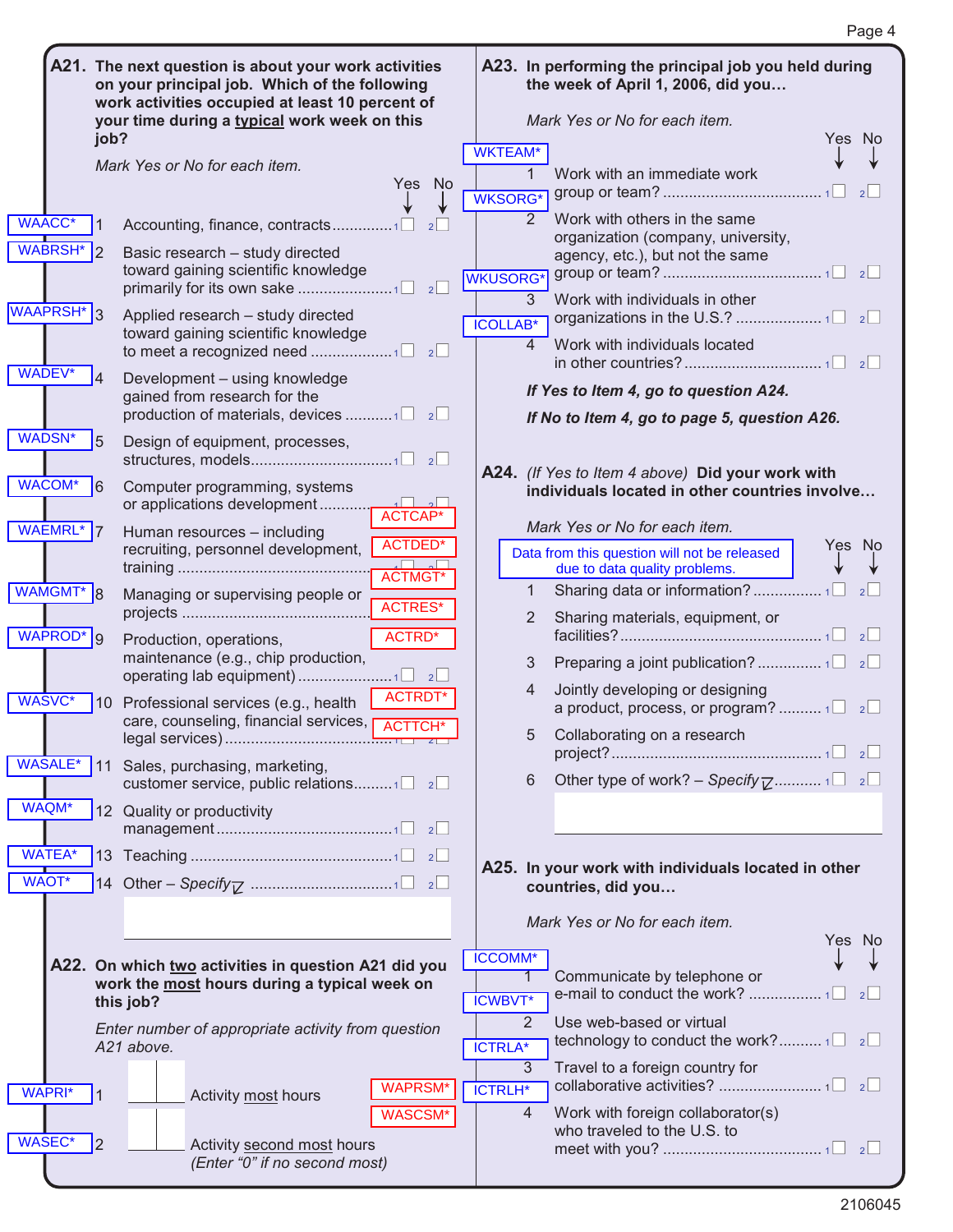| Page 5                         |                                                                                                                                                                                                                                                                                                                                                                                  |                                                                                                       |                                                                                                                                                                                                                                                                            |
|--------------------------------|----------------------------------------------------------------------------------------------------------------------------------------------------------------------------------------------------------------------------------------------------------------------------------------------------------------------------------------------------------------------------------|-------------------------------------------------------------------------------------------------------|----------------------------------------------------------------------------------------------------------------------------------------------------------------------------------------------------------------------------------------------------------------------------|
| <b>SUPWK*</b>                  | A26. Did you supervise the work of others as part of<br>the principal job you held during the week of<br>April 1, 2006?<br>Mark "Yes" if you recommended or initiated<br>personnel actions such as hiring, firing, evaluating,<br>or promoting others.<br>Teachers should not count students.<br>$1$ Yes<br>$_2$ No $\rightarrow$ Go to question A28                             |                                                                                                       | A30. Was this salary based on a 52-week year, or less<br>than that?<br><b>WKSYR</b><br>Include paid vacation and sick leave.<br><b>WKSWK</b><br>52-week year<br>1<br><b>WKSWKP</b> *<br>Less than 52 weeks<br>$2$  <br>NUMBER OF WEEKS<br><b>WKSLYR</b><br><b>PER YEAR</b> |
|                                | A27. (If Yes) How many people did you typically                                                                                                                                                                                                                                                                                                                                  |                                                                                                       | A31. During a typical week on your principal job, how<br>many hours did you work?                                                                                                                                                                                          |
| <b>SUPDIR</b><br><b>SUPIND</b> | Number<br>Supervised<br>Supervise directly?<br>(If none, enter "0")<br> 2 <br>Supervise indirectly through<br>subordinate supervisors?<br>(If none, enter "0")                                                                                                                                                                                                                   |                                                                                                       | NUMBER OF HOURS<br><b>HRSWK</b><br><b>HRSWKP*</b><br><b>WORKED PER WEEK</b><br>If fewer than 35 hours, go to question A32.<br>If 35 or more hours, go to page 6, question A34.                                                                                             |
|                                | A28. How would you rate your overall satisfaction<br>with the principal job you held during the week<br>of April 1, 2006?                                                                                                                                                                                                                                                        |                                                                                                       | A32. (If fewer than 35 hours) Did you want to work 35 or<br>more hours per week on your principal job?<br>PJWTFT*<br>$1$ Yes<br>$2 \Box$ No                                                                                                                                |
|                                | JOBSATIS* Mark one answer.<br>Very satisfied<br>Somewhat satisfied<br>Somewhat dissatisfied<br>3<br>Very dissatisfied<br>4                                                                                                                                                                                                                                                       |                                                                                                       | A33. For which of the following reasons did you<br>usually work fewer than 35 hours per week<br>on the principal job you held during the week<br>of April 1, 2006?<br>Mark Yes or No for each item.<br>Yes No                                                              |
| <b>SALARY</b><br>SALARP*       | A29. As of the week of April 1, 2006, what was your<br>basic annual salary on your principal job, before<br>deductions?<br>Do not include bonuses, overtime or additional<br>compensation for summertime teaching or<br>research.<br>If you are not salaried, please estimate your earneu<br>income, excluding business expenses.<br>\$<br>.00<br>ANNUAL SALARY OR EARNED INCOME | <b>PJRET</b><br><b>PJSTU</b><br>PJFAM*<br><b>PJILL</b><br>PJNOND*<br><b>PJOT</b><br>PJOTP*<br>PJOCNA* | Previously retired or semi-retired  1□<br>Year retired<br>PJRETYR<br>If $Yes \longrightarrow$<br> 2 <br>3<br>Chronic illness or<br>4<br><b>5</b><br>Did not need or want<br>6                                                                                              |
| 2106052                        |                                                                                                                                                                                                                                                                                                                                                                                  | <b>PJHAJ</b>                                                                                          | Note: PJOCNA (Full-time job not available) and PJHAJ (Hold<br>another job) were added after data collection started and are<br>derived from verbatim responses.                                                                                                            |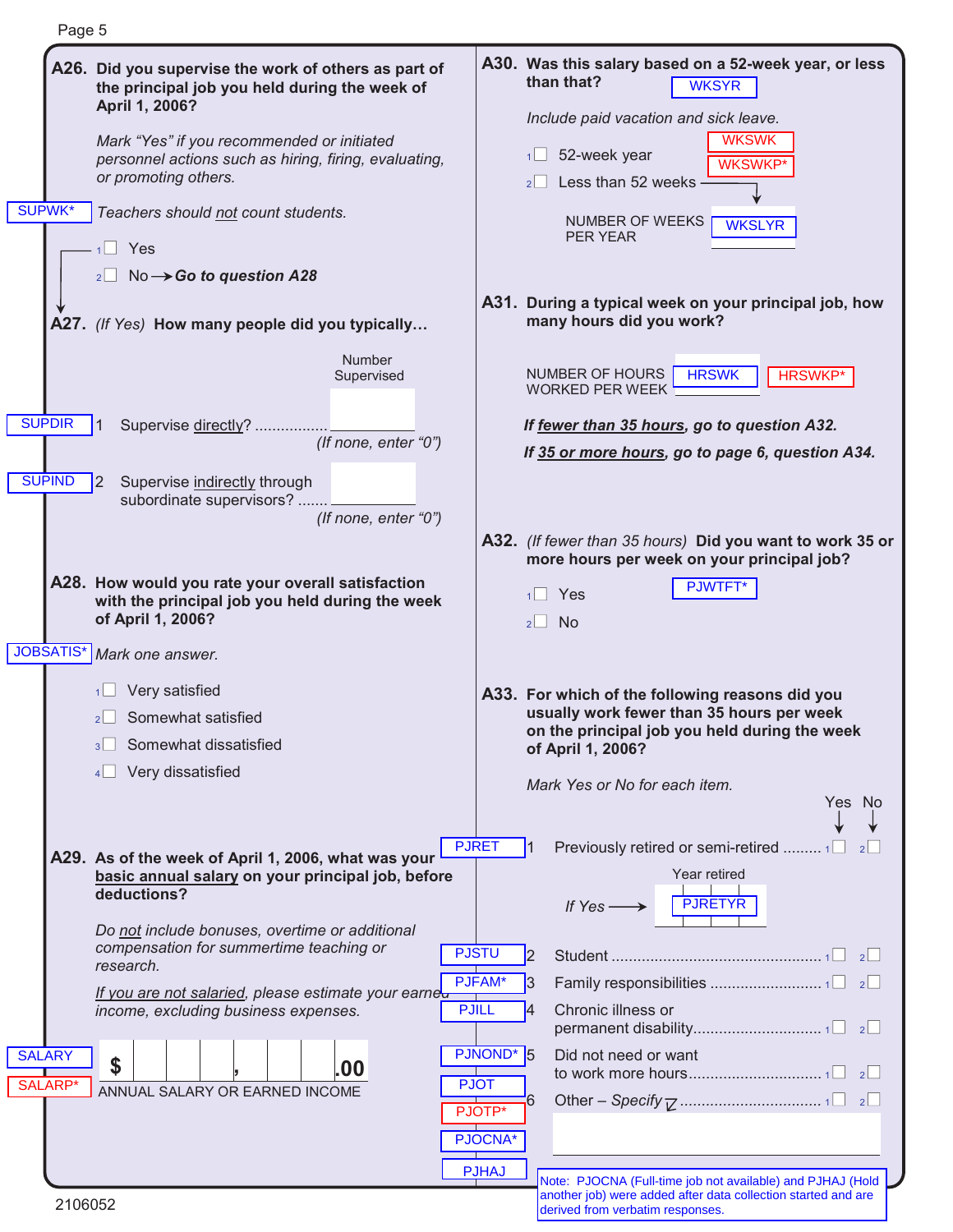

Page 6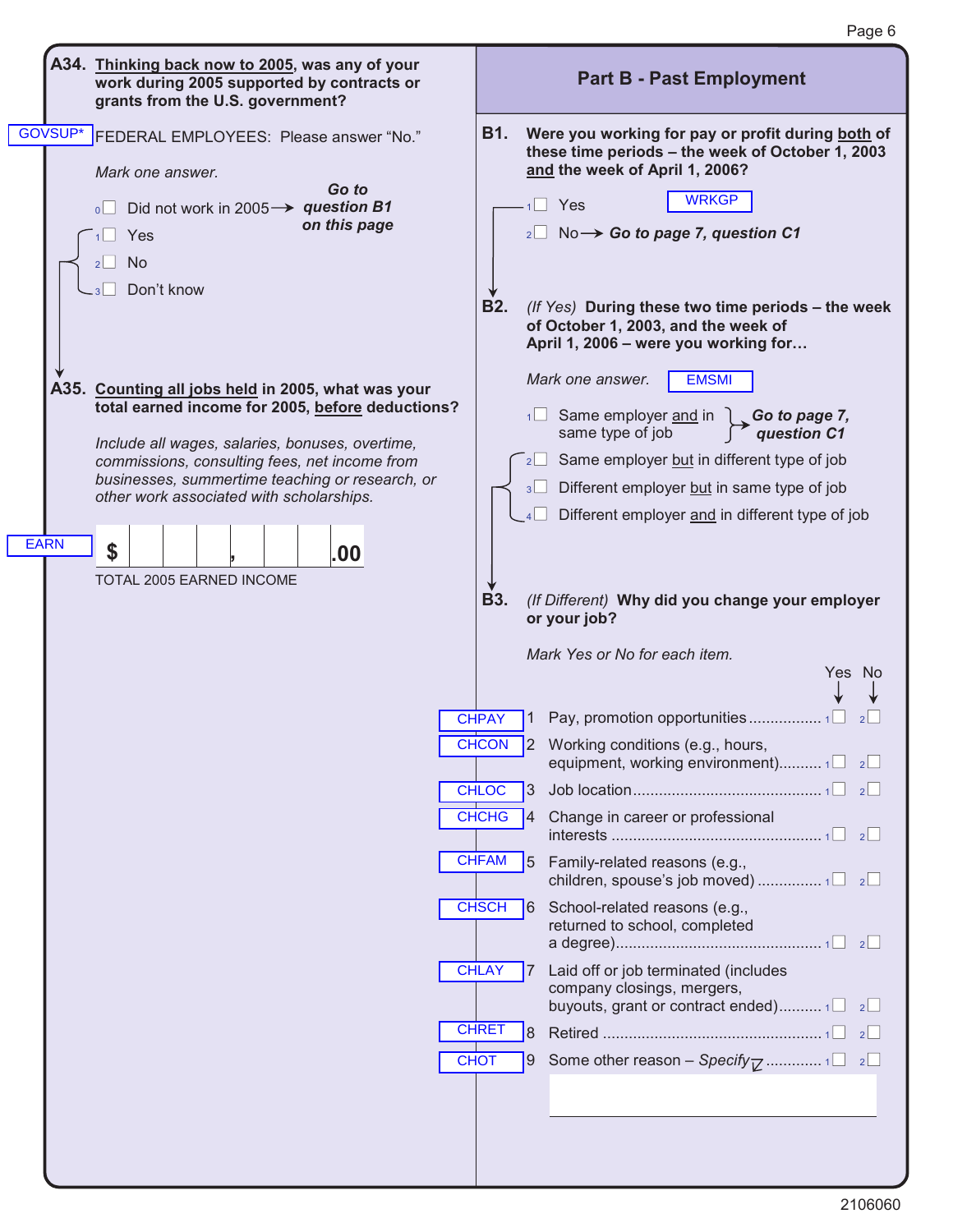|                                                                                                                                                                            | <b>Part C - Other Work-Related Experiences</b>                                                                                                                                                                                                                                                                                                                                                                                                                                                                                                                                                                                                                                                                                                                                                                                                                                                |                                | <b>Part D - Recent Educational Experiences</b>                                                                                                                                                                                                                                                                                                                                                                                                                                                                                                                                                                                                                                                                             |
|----------------------------------------------------------------------------------------------------------------------------------------------------------------------------|-----------------------------------------------------------------------------------------------------------------------------------------------------------------------------------------------------------------------------------------------------------------------------------------------------------------------------------------------------------------------------------------------------------------------------------------------------------------------------------------------------------------------------------------------------------------------------------------------------------------------------------------------------------------------------------------------------------------------------------------------------------------------------------------------------------------------------------------------------------------------------------------------|--------------------------------|----------------------------------------------------------------------------------------------------------------------------------------------------------------------------------------------------------------------------------------------------------------------------------------------------------------------------------------------------------------------------------------------------------------------------------------------------------------------------------------------------------------------------------------------------------------------------------------------------------------------------------------------------------------------------------------------------------------------------|
| C1.<br><b>WKTRNI*</b><br>$C2$ .<br><b>WTRSKL*</b><br>WTROPPS <sup>*</sup> 2<br>WTRLIC*<br>WTRCHOC <sup>*</sup> <sup>4</sup><br>WTREM*<br>b.<br>WTRPERS*6<br><b>WTROT</b> * | During the past 12 months, did you take any work-<br>related training, such as workshops or seminars?<br>Include conferences or professional meetings<br>only if you attended a training session at the<br>conference or meeting.<br>Do not include college coursework for which you<br>were enrolled in a degree program.<br>$1 \square$ Yes<br>$_{2}$ No $\rightarrow$ Go to question D1 on this page<br>(If Yes) For which of the following reasons did<br>you take training during the past 12 months?<br>Mark Yes or No for each item.<br>Yes No<br>To improve skills or knowledge in<br>your current occupational field 1<br>2<br>To increase opportunities for<br>promotion or advancement in your<br>For licensure or certification in your<br>To facilitate a change to a different<br>Required or expected by employer 1 $\Box$ 2 $\Box$<br>For leisure or personal interest 1<br>2 | D1.<br>D <sub>2</sub> .<br>D3. | Between October 2003 and March 2006, did you<br>complete another degree such as a master's or<br>doctorate?<br><b>TCDGCMP</b><br>Yes<br>$_2\square$ No $\rightarrow$ Go to page 8, question E1<br>(If Yes) What type of degree did you earn?<br>If you completed more than one degree, mark the<br>level for the highest degree awarded.<br>Mark one answer.<br>$\Box$ Bachelor's degree (e.g., BS, BA, AB)<br>Master's degree (e.g., MS, MA, MBA)<br>2<br>Doctorate (e.g., PhD, DSc, EdD, etc.)<br>3<br>Other professional degree (e.g., JD, LLB,<br>4<br>MD, DDS, DVM, etc.) - Specify $\overline{V}$<br>5 Other – Specify $\nabla$<br>What was the primary field of study for this<br>degree?<br>PRIMARY FIELD OF STUDY |
| C <sub>3</sub> .                                                                                                                                                           | What was your most important reason from<br>question C2 for taking training?<br>Enter number of appropriate reason from question<br>C <sub>2</sub> above.<br><b>WTREASN*</b><br>MOST IMPORTANT REASON                                                                                                                                                                                                                                                                                                                                                                                                                                                                                                                                                                                                                                                                                         | D4.                            | Using the FIELD OF STUDY list on pages 13-14,<br>choose the code that best describes the field of<br>study for this degree.<br><b>CODE</b><br>NOTE: Field of study codes range from 601 to 995                                                                                                                                                                                                                                                                                                                                                                                                                                                                                                                             |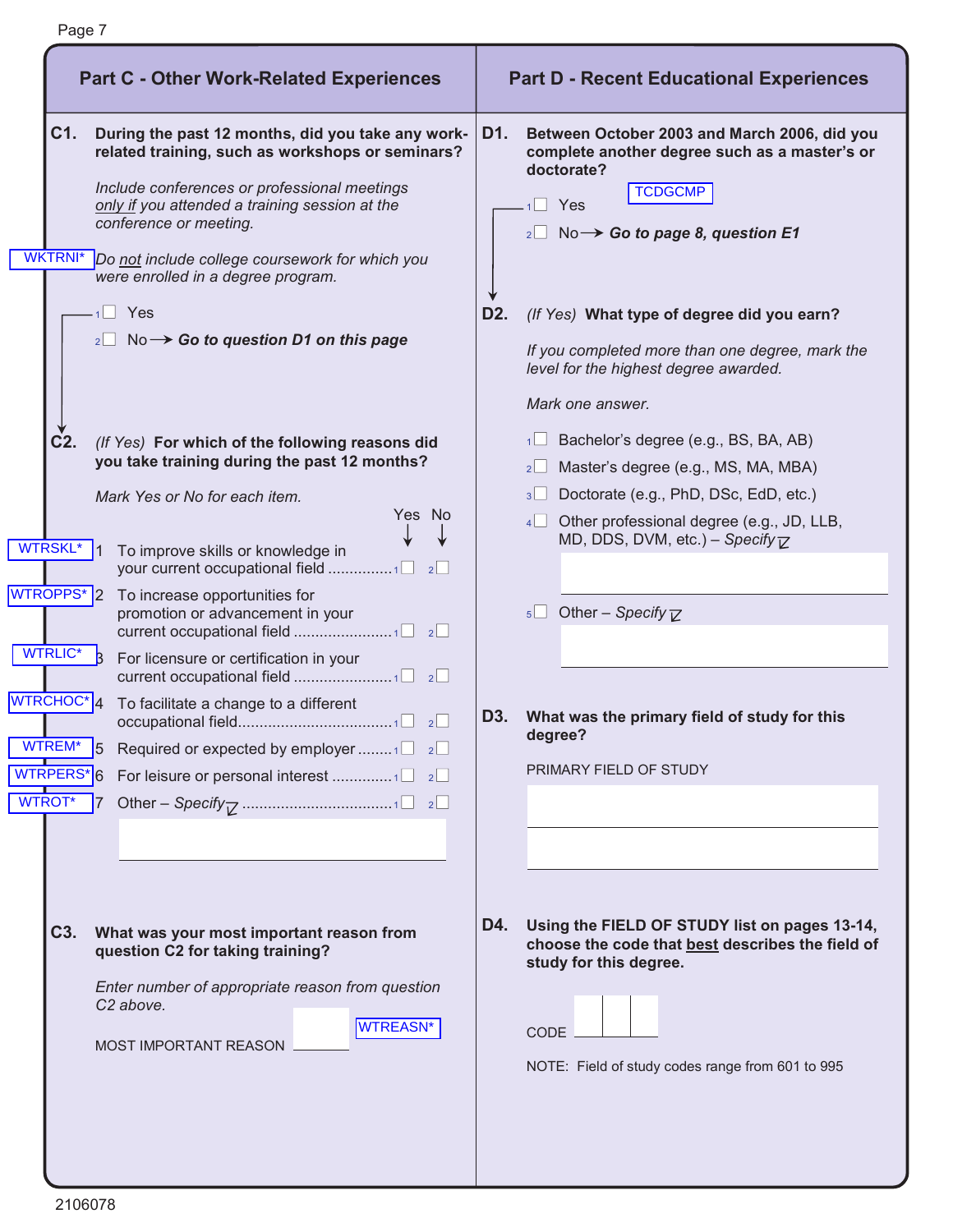|     |                |                                                                                       |     | Page 8                                                                                                                                |
|-----|----------------|---------------------------------------------------------------------------------------|-----|---------------------------------------------------------------------------------------------------------------------------------------|
| D5. |                | In what month and year was this degree<br>awarded?                                    |     | <b>Part E - Demographic Information</b>                                                                                               |
|     |                | Month<br>Year<br>$\overline{\mathbf{2}}$<br>$\mathbf 0$<br>$\bf{0}$<br>DEGREE AWARDED | E1. | On April 1, 2006, were you<br>Mark one answer.<br>Married<br>1<br>Living in a marriage-like relationship<br>Widowed<br>$\overline{3}$ |
| D6. |                | From which academic institution did you receive<br>this degree?                       |     | Separated<br>Go to<br>question E3<br><b>Divorced</b>                                                                                  |
|     |                | College or University Name                                                            |     | 5 <sup>1</sup><br>Never married<br>6 <sup>1</sup>                                                                                     |
|     |                | Department                                                                            |     |                                                                                                                                       |
|     |                | City/Town                                                                             | E2. | (If Married or Living in a marriage-like relationship)<br>During the week of April 1, 2006, was your spouse<br>or partner working?    |
|     |                | State/Foreign Country                                                                 |     | $\Box$ Yes, full-time<br>1 <sup>1</sup>                                                                                               |
|     |                |                                                                                       |     | Yes, part-time                                                                                                                        |
|     |                |                                                                                       |     | <b>No</b><br>3 <sup>1</sup>                                                                                                           |
| D7. |                | For which of the following reasons did you obtain<br>this degree?                     | E3. | As of the week of April 1, 2006, did you have any<br>children living with you as part of your family?                                 |
|     |                | Mark Yes or No for each item.<br>Yes No                                               |     | Only count children who lived with you at least<br>50 percent of the time.                                                            |
|     | 1              | To gain further education before<br>2 <sup>l</sup>                                    |     | Yes                                                                                                                                   |
|     | 2              | To prepare for graduate school                                                        |     | $_2\square$ No $\rightarrow$ Go to page 9, question E5                                                                                |
|     | $= 3$          | To change your academic or                                                            | E4. | (If Yes) How many of these children living with<br>you as part of your family were                                                    |
|     |                | To gain further skills or<br>knowledge in your academic or                            |     | If no children in a category, enter "0."                                                                                              |
|     | 5              |                                                                                       |     | Number of<br>Children                                                                                                                 |
|     | 6              | To increase opportunities for<br>promotion, advancement or                            |     | 1                                                                                                                                     |
|     | $\overline{7}$ | Required or expected by                                                               |     |                                                                                                                                       |
|     | 8              |                                                                                       |     |                                                                                                                                       |
|     | 9              |                                                                                       |     | 3                                                                                                                                     |
|     |                |                                                                                       |     | 4                                                                                                                                     |
|     |                |                                                                                       |     | 5                                                                                                                                     |

 $\equiv$ 

 $\mathbf{E}$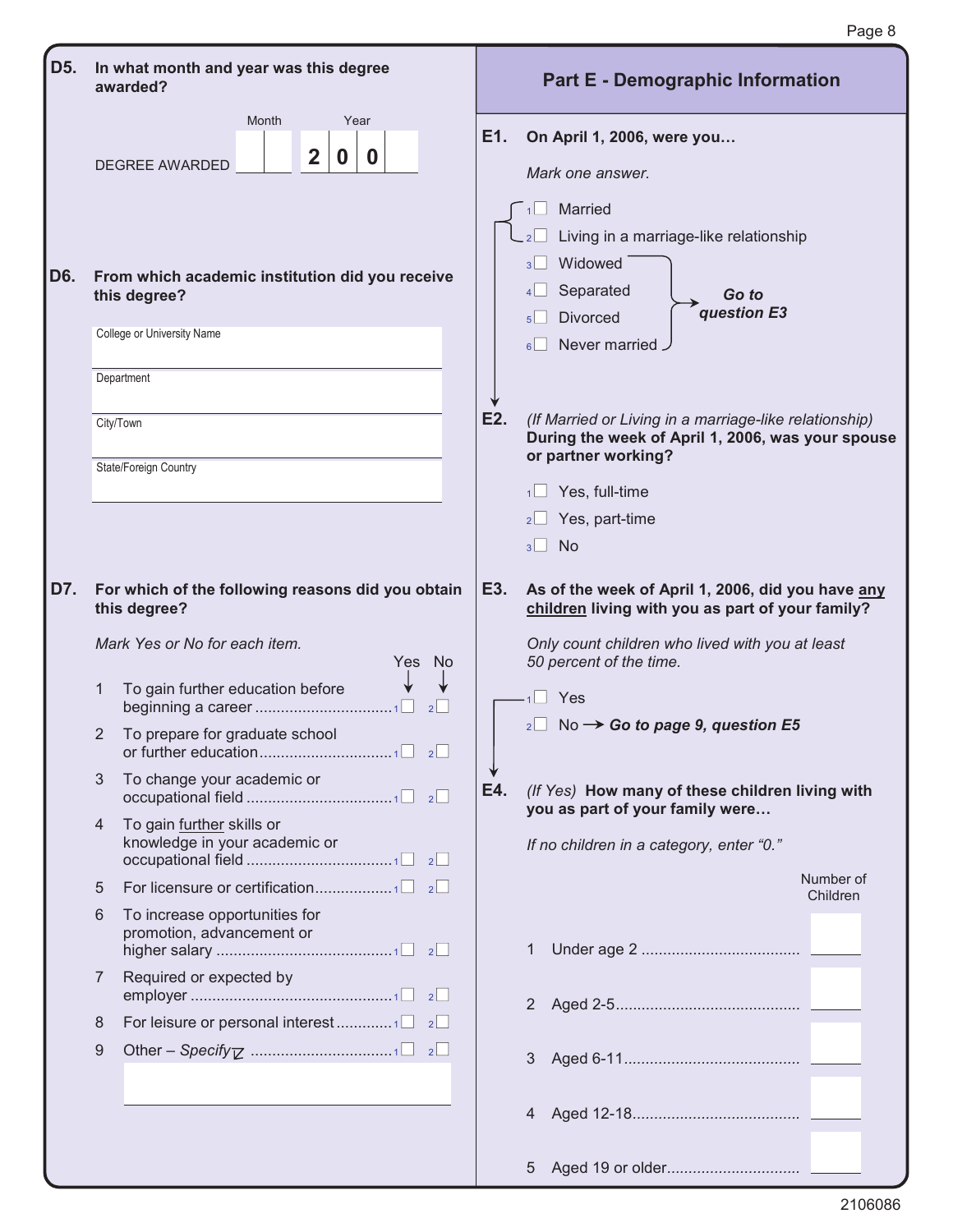| Page 9 |                                                                                                                                                                                                                                                         |     |                                                                                                                                                                                                                                                                                                           |
|--------|---------------------------------------------------------------------------------------------------------------------------------------------------------------------------------------------------------------------------------------------------------|-----|-----------------------------------------------------------------------------------------------------------------------------------------------------------------------------------------------------------------------------------------------------------------------------------------------------------|
| E5.    | On April 1, 2006, were you living in the United<br>States, Puerto Rico, or another U.S. territory, or<br>were you living in another country?<br>1 United States, Puerto Rico,<br><b>FNINUS</b><br>or another U.S. territory<br>$2 \Box$ Another country | E8. | (If Non-U.S. citizen) Were you a non-U.S.<br>citizen<br><b>CTZFOR</b><br>$\frac{1}{1}$ With a Permanent<br>U.S. Resident Visa (Green Card)<br>$2 \Box$ With a Temporary<br>U.S. Resident Visa                                                                                                             |
|        |                                                                                                                                                                                                                                                         | E9. | Of which foreign country are you a citizen?                                                                                                                                                                                                                                                               |
| E6.    | On April 1, 2006, were you a<br><b>CTZUSIN</b><br>U.S. citizen<br>Non-U.S. citizen > Go to question E8<br>2                                                                                                                                             |     | <b>FOREIGN COUNTRY</b><br><b>FNCCD</b><br><b>FNCRGN</b>                                                                                                                                                                                                                                                   |
| E7.    | (If U.S. citizen) Were you a U.S. citizen                                                                                                                                                                                                               |     | E10. What is your birthdate?                                                                                                                                                                                                                                                                              |
|        | Mark one answer.<br><b>CTZUS</b><br><b>CTZN</b><br>Born in the United States,<br>1<br>Puerto Rico, or another<br>Go to<br>U.S. territory<br>question<br>Born abroad of<br>$2\sqrt{ }$<br>E10<br>American parent(s)<br>By naturalization_<br>3           |     | Year 19<br>Month<br>Day<br>Variables derived from<br>external sources:<br><b>HISPANIC</b><br>AGE<br><b>AGEGR</b><br><b>HISPCAT</b><br><b>ASIAN</b><br><b>MINRTY</b><br><b>BLACK</b><br><b>NATIVE</b><br><b>BTHRGN</b><br><b>PACIFIC</b><br><b>BTHUS</b><br><b>RACETHM</b><br><b>BTHST</b><br><b>RACEM</b> |
|        |                                                                                                                                                                                                                                                         |     | RESPLO3<br><b>COHORT</b><br><b>RESPLOC</b><br><b>EDDAD</b><br><b>EDMOM</b><br><b>RESPLCUS</b><br><b>GENDER</b><br><b>WHITE</b>                                                                                                                                                                            |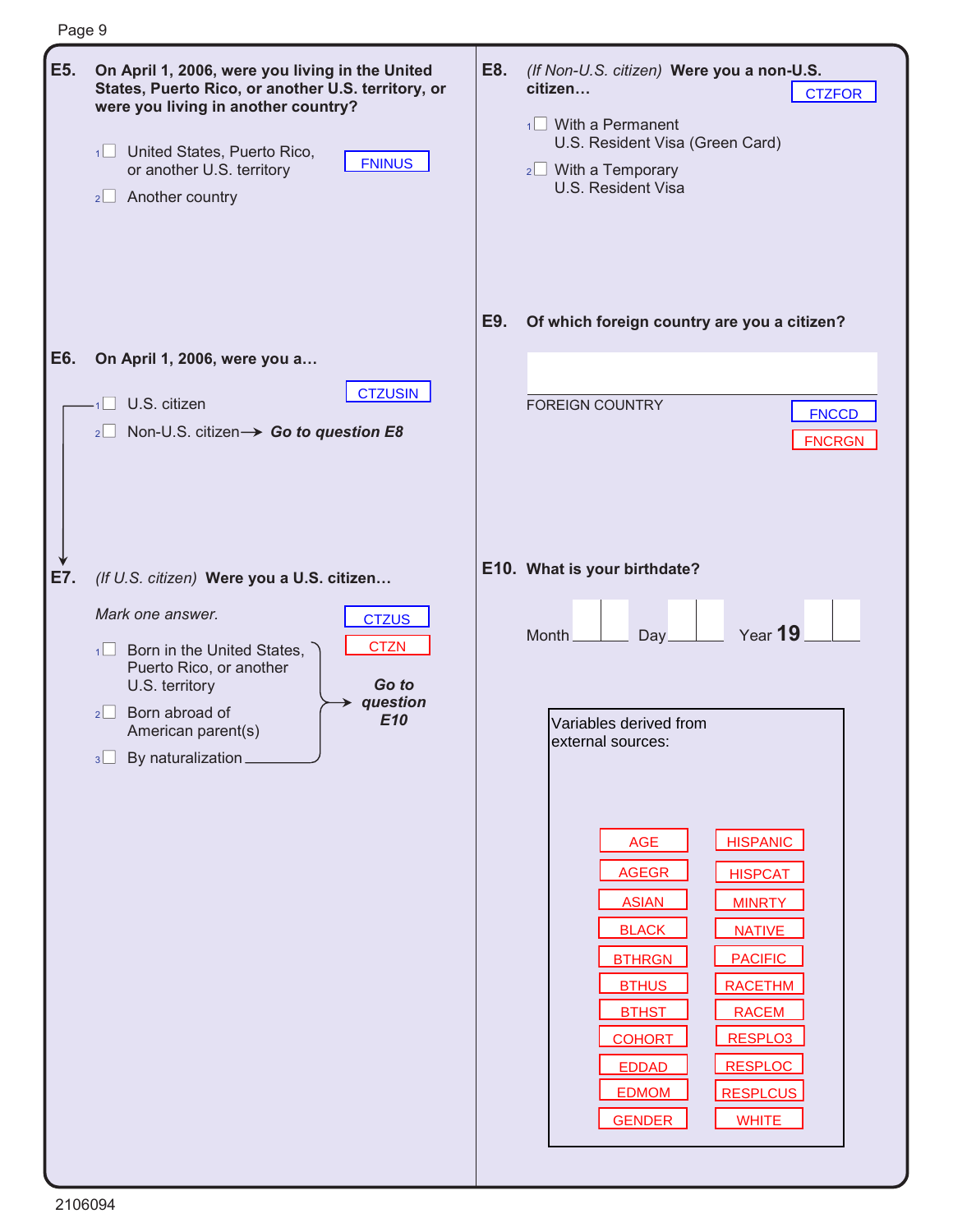|                | E11. The next several questions are designed to help us better understand the career paths of individuals with<br>different physical abilities.                                                                                                                                                                                                                                                                                                                                                                       |               |                                        |          |                                 |                 |           |                              |               |                |           |          |                 |
|----------------|-----------------------------------------------------------------------------------------------------------------------------------------------------------------------------------------------------------------------------------------------------------------------------------------------------------------------------------------------------------------------------------------------------------------------------------------------------------------------------------------------------------------------|---------------|----------------------------------------|----------|---------------------------------|-----------------|-----------|------------------------------|---------------|----------------|-----------|----------|-----------------|
|                | E12. What is the USUAL degree of difficulty you have with                                                                                                                                                                                                                                                                                                                                                                                                                                                             |               |                                        |          |                                 |                 |           |                              |               |                |           |          |                 |
|                | Mark one answer for each item.                                                                                                                                                                                                                                                                                                                                                                                                                                                                                        |               |                                        |          |                                 |                 |           | <b>None</b>                  | Slight        | Moderate       |           | Severe   | Unable<br>to Do |
| <b>DIFSEE</b>  | SEEING words or letters in ordinary newsprint (with                                                                                                                                                                                                                                                                                                                                                                                                                                                                   |               |                                        |          |                                 |                 |           |                              | 2             | 3              |           |          | 5 <sup>1</sup>  |
| <b>DIFHEAR</b> | HEARING what is normally said in conversation with<br> 2 <br>another person (with hearing aid, if you usually wear one) $1\Box$                                                                                                                                                                                                                                                                                                                                                                                       |               |                                        |          |                                 |                 |           |                              | $2$           | 3 <sup>1</sup> |           | 4        | $5\Box$         |
| DIFWALK 3      | WALKING without human or mechanical assistance                                                                                                                                                                                                                                                                                                                                                                                                                                                                        |               |                                        |          |                                 |                 |           |                              | $2^{\vert}$   | 3              |           | 4        | $5^{\sim}$      |
| <b>DIFLIFT</b> | LIFTING or carrying something as heavy as 10 pounds,<br>$\mathsf{I}4$                                                                                                                                                                                                                                                                                                                                                                                                                                                 |               |                                        |          |                                 |                 |           |                              | $2^{\square}$ | 3 <sup>1</sup> |           | 4        | 5               |
|                | E13. $\circ$ $\blacksquare$ $\leftarrow$ Mark this box if you answered "None" to <u>all the activities</u> in question E12, and go to<br>question E15.<br><b>DIFNO</b>                                                                                                                                                                                                                                                                                                                                                |               |                                        |          |                                 |                 |           |                              |               |                |           |          |                 |
|                | E14. What is the earliest age at which you first began experiencing any difficulties in any of these areas?                                                                                                                                                                                                                                                                                                                                                                                                           |               |                                        |          |                                 |                 |           |                              |               |                |           |          |                 |
|                |                                                                                                                                                                                                                                                                                                                                                                                                                                                                                                                       |               |                                        |          |                                 | <b>DIFAGEGR</b> |           |                              |               |                |           |          |                 |
|                | <b>AGE</b>                                                                                                                                                                                                                                                                                                                                                                                                                                                                                                            |               | OR $\circ \Box \leftarrow$ SINCE BIRTH |          |                                 | <b>HCAPIN</b>   |           |                              |               |                |           |          |                 |
|                | <b>DIFAGE</b><br>E15. In case we need to clarify some of the information you have provided, please list phone numbers and<br>an e-mail address where you can be reached.                                                                                                                                                                                                                                                                                                                                              | <b>DIFBIR</b> |                                        |          |                                 |                 |           |                              |               |                |           |          |                 |
|                | Daytime Phone Number                                                                                                                                                                                                                                                                                                                                                                                                                                                                                                  |               | Area Code                              |          | Number                          |                 |           |                              |               |                |           |          |                 |
|                | <b>Evening Phone Number</b>                                                                                                                                                                                                                                                                                                                                                                                                                                                                                           |               | Area Code                              |          | $\blacksquare$<br><b>Number</b> |                 |           |                              |               |                |           |          |                 |
|                | E-mail Address                                                                                                                                                                                                                                                                                                                                                                                                                                                                                                        |               |                                        |          |                                 |                 |           | $^\copyright$                |               |                |           |          |                 |
|                | E16. Because we are interested in how education and employment change over time, we may be recontacting<br>you in 2008. To help us contact you, please provide the name and contact information for two people who<br>are likely to know where you can be reached. Do not include someone who lives in your household.<br>As with all the information provided in this questionnaire, complete confidentiality will be provided. These people<br>will only be contacted if we have difficulty contacting you in 2008. |               |                                        |          |                                 |                 |           |                              |               |                |           |          |                 |
|                | <b>First Name</b>                                                                                                                                                                                                                                                                                                                                                                                                                                                                                                     | MI            | Last Name                              |          |                                 |                 |           | <b>First Name</b>            |               | MI             | Last Name |          |                 |
|                | Number and Street                                                                                                                                                                                                                                                                                                                                                                                                                                                                                                     |               |                                        |          |                                 |                 |           | Number and Street            |               |                |           |          |                 |
|                | City/Town                                                                                                                                                                                                                                                                                                                                                                                                                                                                                                             |               | <b>State</b>                           | ZIP Code |                                 |                 | City/Town |                              |               |                | State     | ZIP Code |                 |
|                | Country (if outside of U.S.)                                                                                                                                                                                                                                                                                                                                                                                                                                                                                          |               |                                        |          |                                 |                 |           | Country (if outside of U.S.) |               |                |           |          |                 |
|                |                                                                                                                                                                                                                                                                                                                                                                                                                                                                                                                       |               |                                        |          |                                 |                 |           |                              |               |                |           |          |                 |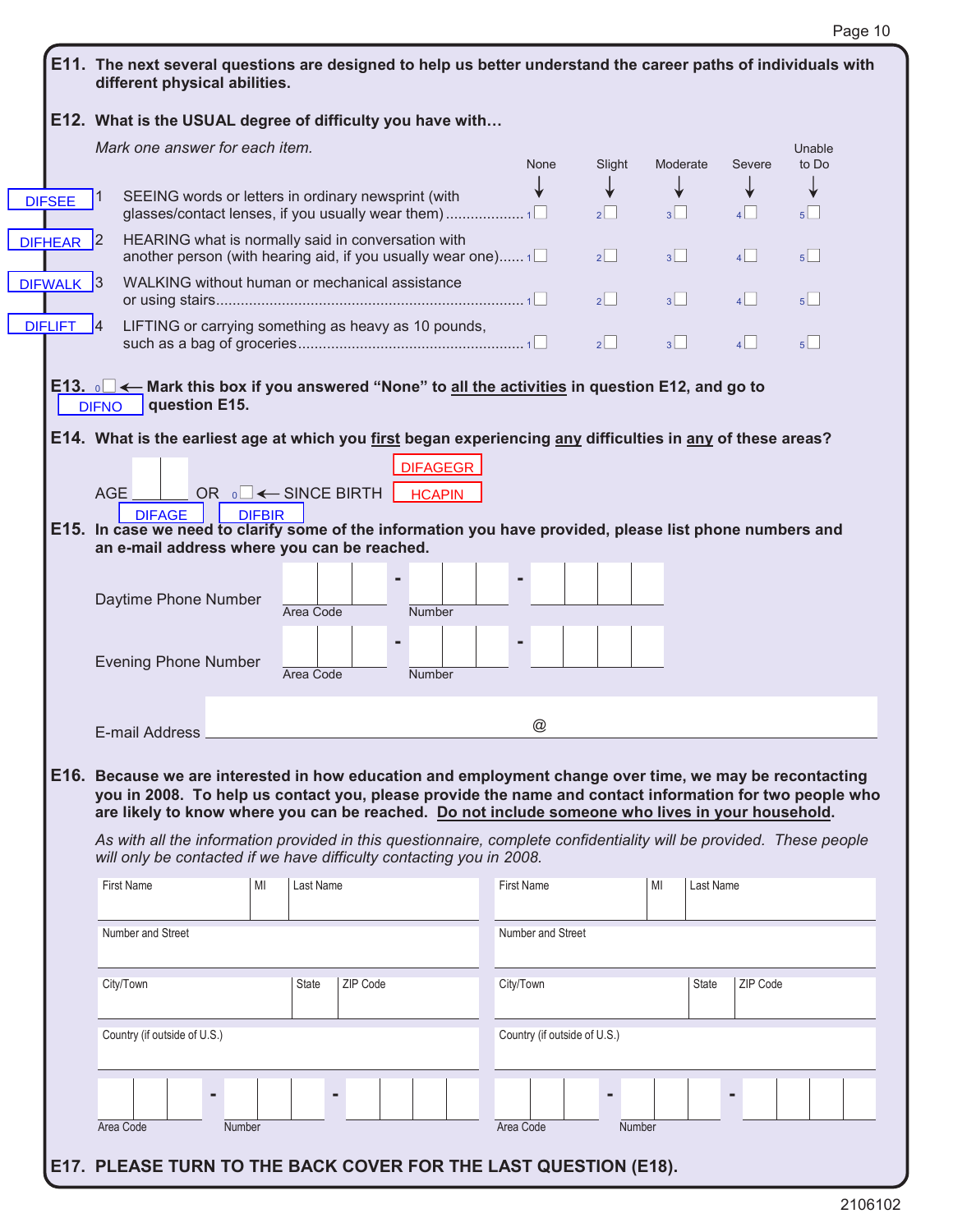|                                                                       |                                                                                                                       | <b>JOB CATEGORY</b>                                                                                                                                                                                                                                          |            |                                                                                                                                      |  |  |  |
|-----------------------------------------------------------------------|-----------------------------------------------------------------------------------------------------------------------|--------------------------------------------------------------------------------------------------------------------------------------------------------------------------------------------------------------------------------------------------------------|------------|--------------------------------------------------------------------------------------------------------------------------------------|--|--|--|
|                                                                       |                                                                                                                       | If you cannot find the code that best describes your job, use the "OTHER" code under the most appropriate broad                                                                                                                                              |            |                                                                                                                                      |  |  |  |
| category. If none of the codes fit your job, use Code 500.            |                                                                                                                       |                                                                                                                                                                                                                                                              |            |                                                                                                                                      |  |  |  |
| • Biological/Life Scientists                                          |                                                                                                                       | 021 Agricultural and food scientists<br>022 Biochemists and biophysicists<br>023 Biological scientists (e.g., botanists,                                                                                                                                     |            | 025 Medical scientists (excluding practitioners)<br>026 Technologists and technicians in the<br>biological/life sciences             |  |  |  |
|                                                                       |                                                                                                                       | ecologists, zoologists)<br>024 Forestry and conservation scientists                                                                                                                                                                                          |            | 027 OTHER biological and life scientists                                                                                             |  |  |  |
| • Clerical/Administrative                                             |                                                                                                                       | 031 Accounting clerks and bookkeepers                                                                                                                                                                                                                        |            | 033 OTHER administrative (e.g., record clerks,                                                                                       |  |  |  |
| <b>Support Occupations</b>                                            |                                                                                                                       | 032 Secretaries, receptionists, typists                                                                                                                                                                                                                      |            | telephone operators)                                                                                                                 |  |  |  |
| • Clergy/Other Religious<br><b>Workers</b>                            |                                                                                                                       | 040 Clergy and other religious workers                                                                                                                                                                                                                       |            |                                                                                                                                      |  |  |  |
| • Computer Occupations<br>Also consider 173 Operations                | $***$                                                                                                                 | Computer engineers - also consider<br>087 Computer engineers - hardware and<br>088 Computer engineers - software                                                                                                                                             |            | 055 Database administrators<br>056 Network and computer systems<br>administrators                                                    |  |  |  |
| research analysts, including<br>modeling                              |                                                                                                                       | 051 Computer & information scientists, research<br>052 Computer programmers (business,                                                                                                                                                                       | 057        | Network systems and data communications<br>analysts                                                                                  |  |  |  |
|                                                                       |                                                                                                                       | scientific, process control)                                                                                                                                                                                                                                 |            | 058 OTHER computer and information                                                                                                   |  |  |  |
|                                                                       |                                                                                                                       | 053 Computer support specialists<br>054 Computer system analysts                                                                                                                                                                                             |            | science occupations                                                                                                                  |  |  |  |
| • Consultants                                                         |                                                                                                                       | Find the category on page 11 or 12 that comes closest to your field of consulting and select the code                                                                                                                                                        |            |                                                                                                                                      |  |  |  |
| • Counselors                                                          |                                                                                                                       | 070 Counselors (Educational, vocational, mental health and substance abuse)<br>Also consider 236 Psychologists, including clinical                                                                                                                           |            |                                                                                                                                      |  |  |  |
| • Engineers/Architects                                                |                                                                                                                       | 081 Architects                                                                                                                                                                                                                                               |            | 090 Environmental engineers                                                                                                          |  |  |  |
| Also consider 100 to 104 under                                        |                                                                                                                       | 082 Aeronautical/aerospace/astronautical<br>engineers                                                                                                                                                                                                        | 091        | Industrial engineers<br>092 Marine engineers and naval architects                                                                    |  |  |  |
| <b>Engineering Technologists,</b><br><b>Technicians and Surveyors</b> |                                                                                                                       | 083 Agricultural engineers                                                                                                                                                                                                                                   |            | 093 Materials and metallurgical engineers                                                                                            |  |  |  |
|                                                                       |                                                                                                                       | 084 Bioengineers or biomedical engineers                                                                                                                                                                                                                     | 094        | Mechanical engineers                                                                                                                 |  |  |  |
|                                                                       |                                                                                                                       | 085 Chemical engineers<br>086 Civil, including architectural/sanitary engineers                                                                                                                                                                              | 095<br>096 | Mining and geological engineers<br>Nuclear engineers                                                                                 |  |  |  |
|                                                                       |                                                                                                                       | 087 Computer engineers - hardware                                                                                                                                                                                                                            | 097        | Petroleum engineers                                                                                                                  |  |  |  |
|                                                                       |                                                                                                                       | 088 Computer engineers - software<br>089 Electrical and electronics engineers                                                                                                                                                                                |            | 098 Sales engineers<br>099 OTHER engineers                                                                                           |  |  |  |
| • Engineering Technologists/                                          | 100                                                                                                                   | Electrical, electronic, industrial, and                                                                                                                                                                                                                      |            | 103 OTHER engineering technologists and                                                                                              |  |  |  |
| <b>Technicians/Surveyors</b>                                          |                                                                                                                       | mechanical technicians<br>101 Drafting occupations, including computer                                                                                                                                                                                       |            | technicians<br>104 Surveyors, cartographers,                                                                                         |  |  |  |
|                                                                       |                                                                                                                       | drafting<br>102 Surveying and mapping technicians                                                                                                                                                                                                            |            | photogrammetrists                                                                                                                    |  |  |  |
| • Farmers/Foresters/Fishermen                                         |                                                                                                                       | 110 Farmers, foresters and fishermen                                                                                                                                                                                                                         |            |                                                                                                                                      |  |  |  |
| • Health Occupations                                                  | 111                                                                                                                   | Diagnosing/treating practitioners (e.g.,<br>dentists, optometrists, physicians,<br>psychiatrists, podiatrists, surgeons,                                                                                                                                     |            | 113 Health technologists and technicians (e.g.,<br>dental hygienists, health record<br>technologists/technicians, licensed practical |  |  |  |
|                                                                       |                                                                                                                       | veterinarians)<br>112 Registered nurses, pharmacists, dieticians,                                                                                                                                                                                            |            | nurses, medical or laboratory<br>technicians, radiological technicians)                                                              |  |  |  |
|                                                                       |                                                                                                                       | therapists, physician assistants<br>236 Psychologists, including clinical - Also<br>consider 070 Counselors                                                                                                                                                  |            | 114 OTHER health occupations                                                                                                         |  |  |  |
| • Lawyers/Judges                                                      |                                                                                                                       | 120 Lawyers, judges                                                                                                                                                                                                                                          |            |                                                                                                                                      |  |  |  |
| • Librarians/Archivists/Curators                                      |                                                                                                                       | 130 Librarians, archivists, curators                                                                                                                                                                                                                         |            |                                                                                                                                      |  |  |  |
| • Managers and Supervisors,<br><b>First-Line</b>                      | Find the category on page 11 or 12 that best describes the occupation of the people you manage and<br>select the code |                                                                                                                                                                                                                                                              |            |                                                                                                                                      |  |  |  |
| • Managers, Top-level<br><b>Executives/Administrators</b>             |                                                                                                                       | 141 Top-level managers, executives, administrators (e.g., CEO/COO/CFO, president, district<br>manager, general manager, legislator, chancellor, provost)                                                                                                     |            |                                                                                                                                      |  |  |  |
| • Managers, Other<br>People who manage other managers                 | 143                                                                                                                   | 142 Computer and information systems managers<br><b>Engineering managers</b><br>144 Medical and health services managers<br>145 Natural sciences managers<br>146 Education administrators (e.g., registrar, dean, principal)<br>147 OTHER mid-level managers |            |                                                                                                                                      |  |  |  |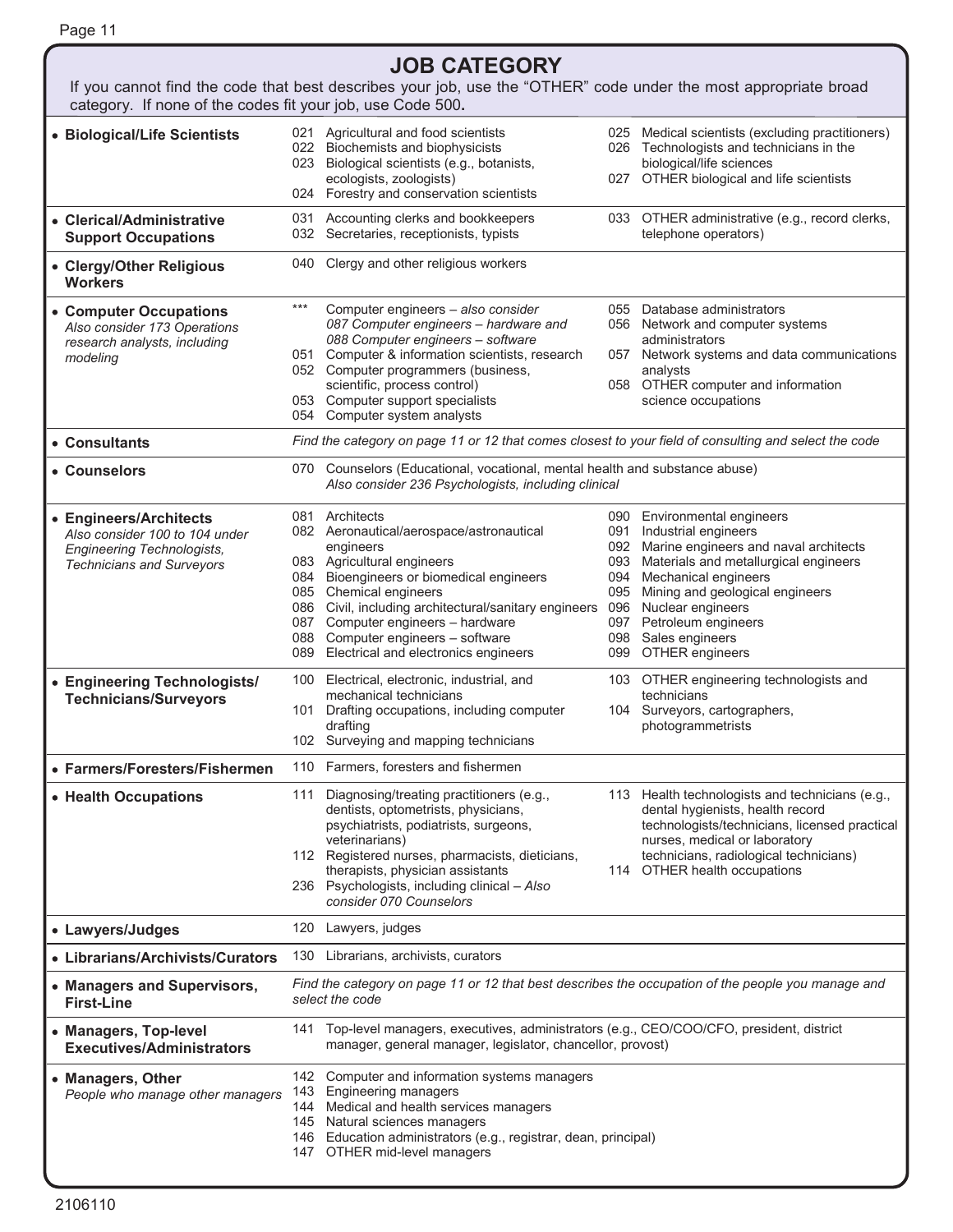## **JOB CATEGORY (Continued)**

| • Management-Related<br><b>Occupations</b><br>Also consider 141 to 147 under<br>Managers, Other               |                                                                                  | Accountants, auditors, and other financial<br>specialists<br>Personnel, training, and labor relations<br>specialists                                                                                                                                               | 153                                                                       | OTHER management related occupations                                                                                                                                                                                                                                                    |
|---------------------------------------------------------------------------------------------------------------|----------------------------------------------------------------------------------|--------------------------------------------------------------------------------------------------------------------------------------------------------------------------------------------------------------------------------------------------------------------|---------------------------------------------------------------------------|-----------------------------------------------------------------------------------------------------------------------------------------------------------------------------------------------------------------------------------------------------------------------------------------|
| • Mathematical Scientists                                                                                     | 171<br>172<br>173                                                                | Actuaries<br>Mathematicians<br>Operations research analysts, including<br>modeling                                                                                                                                                                                 | 174<br>175<br>176                                                         | Statisticians<br>Technologists and technicians in the<br>mathematical sciences<br><b>OTHER mathematical scientists</b>                                                                                                                                                                  |
| • Physical Scientists                                                                                         | 191<br>192<br>022<br>193<br>194                                                  | Astronomers<br>Atmospheric and space scientists<br>Biochemists and biophysicists<br>Chemists, except biochemists<br>Geologists, including earth scientists                                                                                                         | 195<br>196<br>197<br>198                                                  | Oceanographers<br>Physicists, except biophysicists<br>Technologists and technicians in the<br>physical sciences<br>OTHER physical scientists                                                                                                                                            |
| • Research Associates/<br><b>Assistants</b>                                                                   |                                                                                  | Find the category on page 11 or 12 that comes closest to your research field and select the code                                                                                                                                                                   |                                                                           |                                                                                                                                                                                                                                                                                         |
| • Sales/Marketing Occupations                                                                                 | 200<br>201                                                                       | Insurance, securities, real estate, and<br>business services<br>Sales occupations - commodities except retail 203<br>(e.g., industrial machinery/equipment/<br>supplies, medical and dental equip./supplies)                                                       | 202                                                                       | Sales occupations - retail (e.g., furnishings,<br>clothing, motor vehicles, cosmetics)<br>OTHER marketing and sales occupations                                                                                                                                                         |
| • Service Occupations, Except<br><b>Health</b><br>Also consider 111 to 114 under<br><b>Health Occupations</b> | 221<br>222                                                                       | Food preparation and service (e.g., cooks,<br>waitresses, bartenders)<br>Protective services (e.g., fire fighters, police,<br>guards, wardens, park rangers)                                                                                                       | 223                                                                       | OTHER service occupations, except health<br>(e.g., probation officers, human services<br>workers)                                                                                                                                                                                       |
| • Social Scientists                                                                                           | 231<br>232<br>233<br>235                                                         | Anthropologists<br>Economists<br><b>Historians</b><br><b>Political scientists</b>                                                                                                                                                                                  | 236<br>237<br>238                                                         | Psychologists, including clinical - Also<br>consider 070 Counselors<br>Sociologists<br>OTHER social scientists                                                                                                                                                                          |
| • Social Workers                                                                                              | 240                                                                              | Social workers                                                                                                                                                                                                                                                     |                                                                           |                                                                                                                                                                                                                                                                                         |
| • Teachers-Precollege                                                                                         | 251<br>252<br>253<br>254                                                         | Pre-kindergarten and kindergarten<br>Elementary<br>Secondary - computer, math, or sciences<br>Secondary - social sciences                                                                                                                                          | 255<br>256<br>257                                                         | Secondary - other subjects<br>Special education - primary and secondary<br>OTHER precollegiate area                                                                                                                                                                                     |
| • Teachers/Professors-<br>Postsecondary                                                                       | 271<br>272<br>273<br>274<br>275<br>276<br>277<br>278<br>279<br>280<br>281<br>282 | Agriculture<br>Art, Drama, and Music<br><b>Biological Sciences</b><br>Business, Commerce and Marketing<br>Chemistry<br><b>Computer Science</b><br>Earth, Environmental, and Marine Science<br>Economics<br>Education<br>Engineering<br>English<br>Foreign Language | 283<br>286<br>287<br>288<br>289<br>290<br>291<br>293<br>297<br>298<br>299 | History<br><b>Mathematics and Statistics</b><br><b>Health and Related Sciences</b><br><b>Physical Education</b><br>Physics<br><b>Political Science</b><br>Psychology<br>Sociology<br><b>OTHER Natural Sciences</b><br><b>OTHER Social Sciences</b><br><b>OTHER Postsecondary fields</b> |
| • Teachers-Other                                                                                              | 300                                                                              | OTHER teachers and instructors (e.g., private tutors, dance or flying instructors, martial arts<br>instructors)                                                                                                                                                    |                                                                           |                                                                                                                                                                                                                                                                                         |
| • Writers/Editors/Public<br><b>Relations Specialists/Artists/</b><br><b>Entertainers/Broadcasters</b>         | 010                                                                              | Writers, editors, public relations specialists, artists, entertainers, broadcasters                                                                                                                                                                                |                                                                           |                                                                                                                                                                                                                                                                                         |
| • Other Professions                                                                                           | 401<br>402                                                                       | Construction and extraction occupations<br>Installation, maintenance, and repair<br>occupations                                                                                                                                                                    | 403<br>405                                                                | Precision/production occupations (e.g.,<br>metal workers, woodworkers, butchers,<br>bakers, assemblers, printing occupations,<br>tailors, shoemakers, photographic process)<br>Transportation and material moving<br>occupations                                                        |
| • OTHER OCCUPATIONS                                                                                           | 500                                                                              | <b>OTHER OCCUPATIONS (Not Listed)</b>                                                                                                                                                                                                                              |                                                                           |                                                                                                                                                                                                                                                                                         |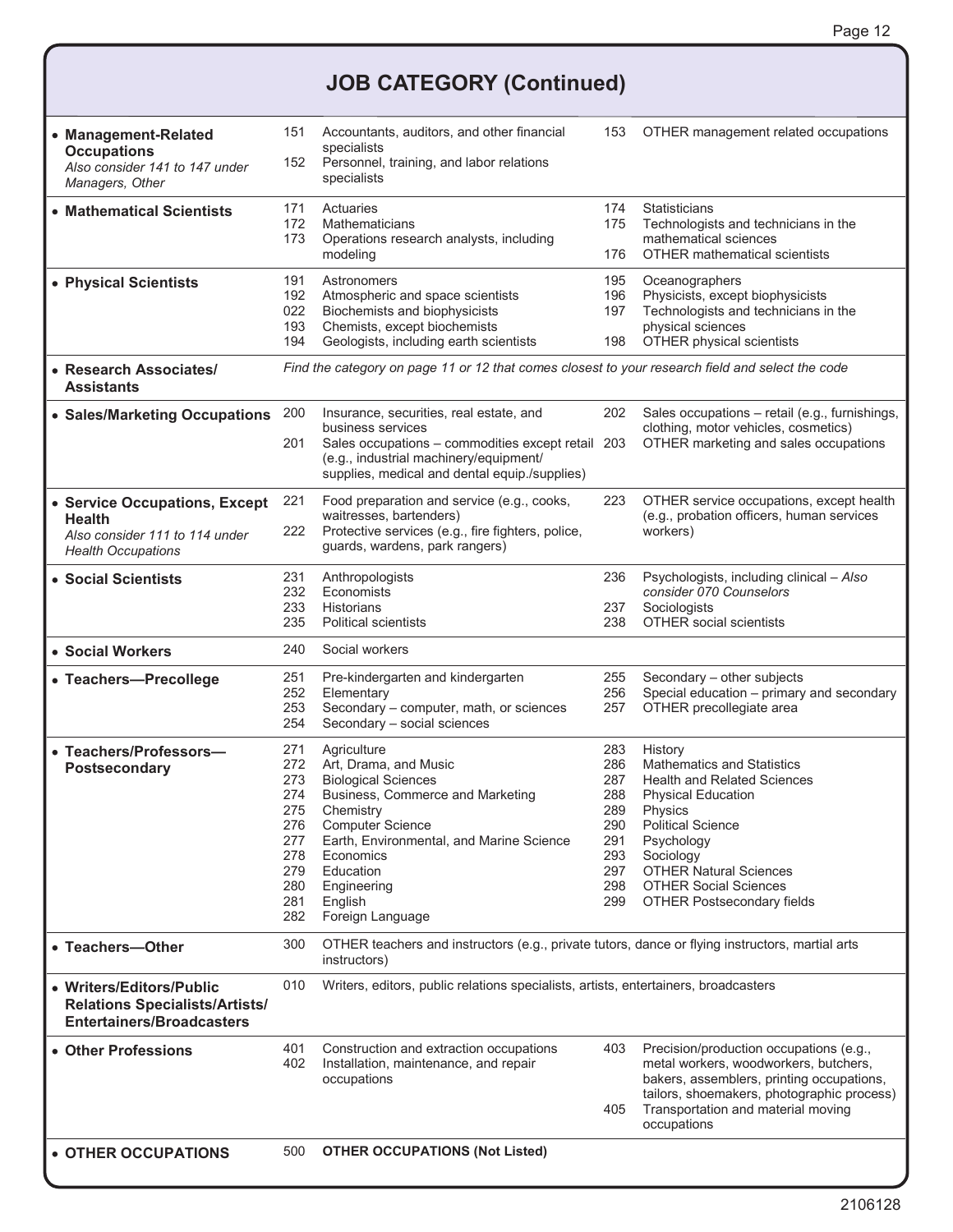| <b>FIELD OF STUDY</b><br>If you cannot find the code that best describes your field of study, use the "OTHER" code under the most |                                                                                                                                                                                                              |                                                                                                                                                                                                                                                                                                                                                                                                                                                                                                                                                                                                                                                                                                                                                                                                                                                                                                                                                                                                                                                                                                                                                                     |                                                                                                                                                                                                                                                                                                                                                                                                                                      |  |  |  |
|-----------------------------------------------------------------------------------------------------------------------------------|--------------------------------------------------------------------------------------------------------------------------------------------------------------------------------------------------------------|---------------------------------------------------------------------------------------------------------------------------------------------------------------------------------------------------------------------------------------------------------------------------------------------------------------------------------------------------------------------------------------------------------------------------------------------------------------------------------------------------------------------------------------------------------------------------------------------------------------------------------------------------------------------------------------------------------------------------------------------------------------------------------------------------------------------------------------------------------------------------------------------------------------------------------------------------------------------------------------------------------------------------------------------------------------------------------------------------------------------------------------------------------------------|--------------------------------------------------------------------------------------------------------------------------------------------------------------------------------------------------------------------------------------------------------------------------------------------------------------------------------------------------------------------------------------------------------------------------------------|--|--|--|
| appropriate broad category. If none of the codes fit your field of study, use Code 995.                                           |                                                                                                                                                                                                              |                                                                                                                                                                                                                                                                                                                                                                                                                                                                                                                                                                                                                                                                                                                                                                                                                                                                                                                                                                                                                                                                                                                                                                     |                                                                                                                                                                                                                                                                                                                                                                                                                                      |  |  |  |
|                                                                                                                                   | 655 Business and managerial economics and<br>923 Economics                                                                                                                                                   |                                                                                                                                                                                                                                                                                                                                                                                                                                                                                                                                                                                                                                                                                                                                                                                                                                                                                                                                                                                                                                                                                                                                                                     | 602 OTHER agricultural business and<br>production                                                                                                                                                                                                                                                                                                                                                                                    |  |  |  |
|                                                                                                                                   | 638 Nutritional sciences                                                                                                                                                                                     |                                                                                                                                                                                                                                                                                                                                                                                                                                                                                                                                                                                                                                                                                                                                                                                                                                                                                                                                                                                                                                                                                                                                                                     | 607 Plant sciences - Also consider 633 Botany<br>608 OTHER agricultural sciences                                                                                                                                                                                                                                                                                                                                                     |  |  |  |
|                                                                                                                                   | Also consider 723 Architectural engineering                                                                                                                                                                  |                                                                                                                                                                                                                                                                                                                                                                                                                                                                                                                                                                                                                                                                                                                                                                                                                                                                                                                                                                                                                                                                                                                                                                     |                                                                                                                                                                                                                                                                                                                                                                                                                                      |  |  |  |
|                                                                                                                                   | Biochemistry and biophysics                                                                                                                                                                                  |                                                                                                                                                                                                                                                                                                                                                                                                                                                                                                                                                                                                                                                                                                                                                                                                                                                                                                                                                                                                                                                                                                                                                                     | 639 Pharmacology, human and animal - Also<br>consider 788 Pharmacy<br>640 Physiology and pathology, human and<br>animal<br>Zoology, general                                                                                                                                                                                                                                                                                          |  |  |  |
|                                                                                                                                   | 606 Food sciences and technology                                                                                                                                                                             |                                                                                                                                                                                                                                                                                                                                                                                                                                                                                                                                                                                                                                                                                                                                                                                                                                                                                                                                                                                                                                                                                                                                                                     | 642 OTHER biological sciences                                                                                                                                                                                                                                                                                                                                                                                                        |  |  |  |
|                                                                                                                                   | mathematics and 843 Operations research<br>consider 601 Agricultural economics and<br>923 Economics                                                                                                          | 657<br>658                                                                                                                                                                                                                                                                                                                                                                                                                                                                                                                                                                                                                                                                                                                                                                                                                                                                                                                                                                                                                                                                                                                                                          | 656 Business marketing/marketing management<br>Financial management<br>Marketing research<br>843 Operations research<br>659 OTHER business management/<br>administrative services                                                                                                                                                                                                                                                    |  |  |  |
| 661                                                                                                                               | Communications, general<br>Journalism                                                                                                                                                                        |                                                                                                                                                                                                                                                                                                                                                                                                                                                                                                                                                                                                                                                                                                                                                                                                                                                                                                                                                                                                                                                                                                                                                                     | 663 OTHER communications                                                                                                                                                                                                                                                                                                                                                                                                             |  |  |  |
| 671                                                                                                                               | Computer and information sciences, general<br>Computer science - Also consider<br>727 Computer and systems engineering                                                                                       |                                                                                                                                                                                                                                                                                                                                                                                                                                                                                                                                                                                                                                                                                                                                                                                                                                                                                                                                                                                                                                                                                                                                                                     | 674 Computer systems analysis<br>675 Data processing<br>676 Information services and systems<br>677 OTHER computer and information sciences                                                                                                                                                                                                                                                                                          |  |  |  |
|                                                                                                                                   |                                                                                                                                                                                                              |                                                                                                                                                                                                                                                                                                                                                                                                                                                                                                                                                                                                                                                                                                                                                                                                                                                                                                                                                                                                                                                                                                                                                                     | 682 OTHER conservation and natural resources                                                                                                                                                                                                                                                                                                                                                                                         |  |  |  |
|                                                                                                                                   | Criminal justice/protective services - Also consider 922 Criminology                                                                                                                                         |                                                                                                                                                                                                                                                                                                                                                                                                                                                                                                                                                                                                                                                                                                                                                                                                                                                                                                                                                                                                                                                                                                                                                                     |                                                                                                                                                                                                                                                                                                                                                                                                                                      |  |  |  |
| 706                                                                                                                               | <b>Educational psychology</b><br>Mathematics teacher education<br>Physical education and coaching                                                                                                            | 709.<br>710<br>711                                                                                                                                                                                                                                                                                                                                                                                                                                                                                                                                                                                                                                                                                                                                                                                                                                                                                                                                                                                                                                                                                                                                                  | 708 Pre-school/kindergarten/early childhood<br>teacher education<br>Science teacher education<br>Secondary teacher education<br>Special education<br>712 Social science teacher education<br>713 OTHER education                                                                                                                                                                                                                     |  |  |  |
| 723<br>725                                                                                                                        | engineering<br>Architectural engineering<br>Bioengineering and biomedical engineering<br>Chemical engineering<br>consider 673 Computer science<br>engineering<br>Engineering sciences, mechanics and physics | 734<br>736<br>737<br>738<br>739<br>740<br>741                                                                                                                                                                                                                                                                                                                                                                                                                                                                                                                                                                                                                                                                                                                                                                                                                                                                                                                                                                                                                                                                                                                       | 732 Geophysical and geological engineering<br>733 Industrial and manufacturing engineering -<br>Also consider 752 Industrial production<br>technologies<br>Materials engineering, including ceramics<br>and textiles<br>735 Mechanical engineering<br>Metallurgical engineering<br>Mining and minerals engineering<br>Naval architecture and marine engineering<br>Nuclear engineering<br>Petroleum engineering<br>OTHER engineering |  |  |  |
|                                                                                                                                   |                                                                                                                                                                                                              | 601 Agricultural economics - Also consider<br>605 Animal sciences<br>606 Food sciences and technology - Also consider<br>610 Architectural/environmental design<br>631<br>632 Biology, general<br>633 Botany - Also consider 607 Plant sciences<br>634 Cell and molecular biology<br>635 Ecology<br>636 Genetics, animal and plant<br>637 Microbiological sciences and immunology<br>638 Nutritional sciences - Also consider<br>651 Accounting<br>652 Actuarial science - Also consider 841 Applied<br>653 Business administration and management<br>654 Business, general<br>655 Business and managerial economics - Also<br>662<br>672 Computer programming<br>673<br>680 Environmental science or studies<br>681 Forestry sciences<br>690<br>701 Education administration<br>702 Computer teacher education<br>703 Counselor education and guidance<br>704<br>705 Elementary teacher education<br>707<br>721 Aerospace, aeronautical, astronautical<br>722 Agricultural engineering<br>724<br>726 Civil engineering<br>727 Computer and systems engineering - Also<br>728 Electrical, electronics and communications<br>729<br>Environmental engineering<br>730 | 641                                                                                                                                                                                                                                                                                                                                                                                                                                  |  |  |  |

j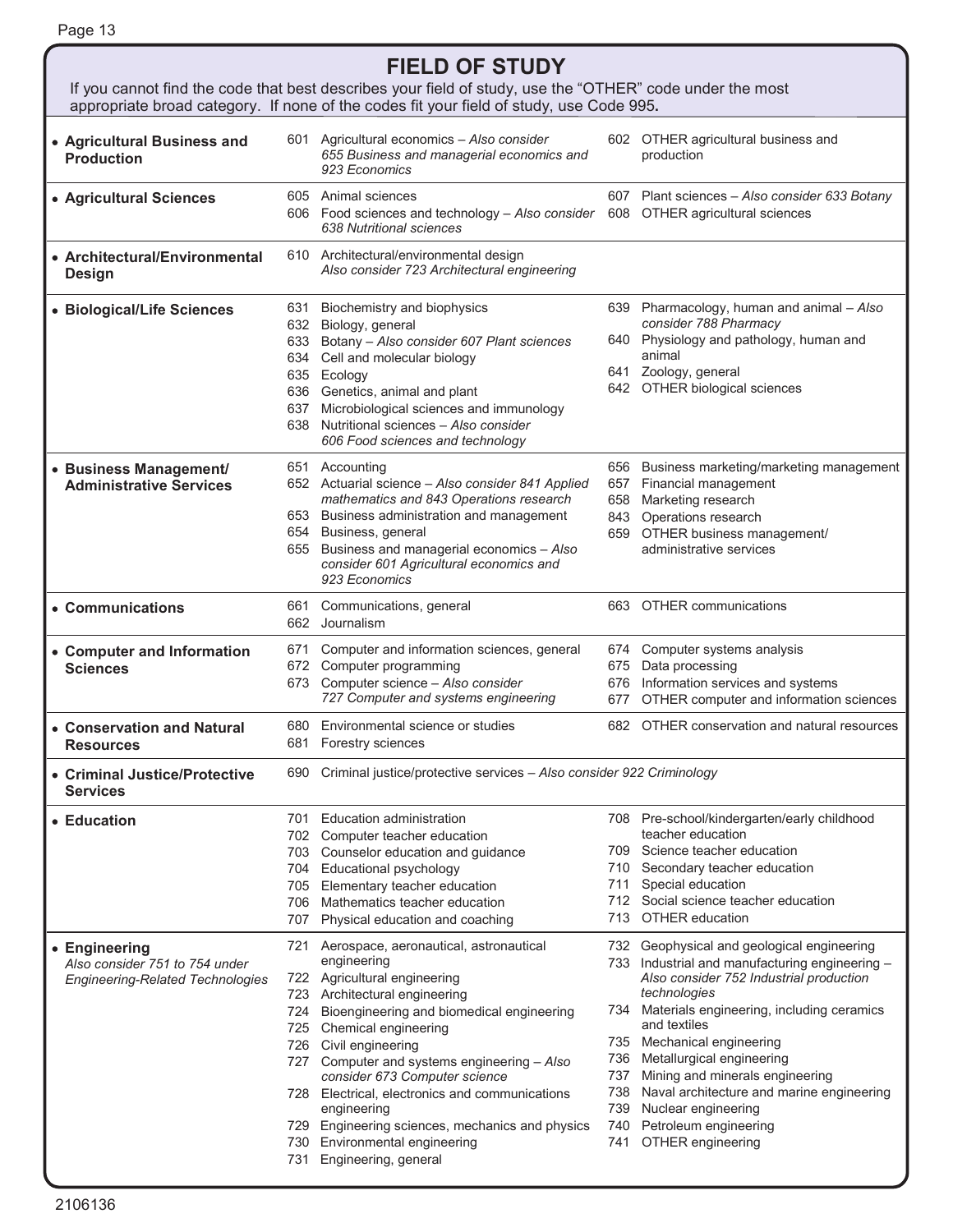## **FIELD OF STUDY (Continued)**

| • Engineering-Related<br><b>Technologies</b><br>Also consider 721 to 741 under<br>Engineering | 752        | 751 Electrical and electronics technologies<br>Industrial production technologies - Also<br>consider 733 Industrial and manufacturing<br>engineering                                                                                                                                                                   |                          | 753 Mechanical engineering-related technologies<br>754 OTHER engineering-related technologies                                                                                                                                                                                                      |
|-----------------------------------------------------------------------------------------------|------------|------------------------------------------------------------------------------------------------------------------------------------------------------------------------------------------------------------------------------------------------------------------------------------------------------------------------|--------------------------|----------------------------------------------------------------------------------------------------------------------------------------------------------------------------------------------------------------------------------------------------------------------------------------------------|
| • Languages, Linguistics,<br><b>Literature/Letters</b>                                        | 760<br>771 | English language, literature and letters<br>Linguistics                                                                                                                                                                                                                                                                |                          | 772 OTHER foreign languages and literature                                                                                                                                                                                                                                                         |
| • Health and Related Sciences                                                                 | 781        | Audiology and speech pathology<br>782 Health services administration<br>783 Health/medical assistants<br>784 Health/medical technologies<br>785 Medical preparatory programs (e.g., pre-<br>dentistry, pre-medical, pre-veterinary)<br>786 Medicine (e.g., dentistry, optometry,<br>osteopathic, podiatry, veterinary) | 791                      | 787 Nursing (4 years or longer program)<br>788 Pharmacy - Also consider<br>639 Pharmacology, human and animal<br>789 Physical therapy and other rehabilitation/<br>therapeutic services<br>790 Public health (including environmental health<br>and epidemiology)<br>OTHER health/medical sciences |
| • Home Economics                                                                              | 800        | Home economics                                                                                                                                                                                                                                                                                                         |                          |                                                                                                                                                                                                                                                                                                    |
| • Law/Prelaw/Legal Studies                                                                    |            | 810 Law/prelaw/legal studies                                                                                                                                                                                                                                                                                           |                          |                                                                                                                                                                                                                                                                                                    |
| • Liberal Arts/General Studies                                                                |            | 820 Liberal arts/general studies                                                                                                                                                                                                                                                                                       |                          |                                                                                                                                                                                                                                                                                                    |
| • Library Science                                                                             | 830        | Library science                                                                                                                                                                                                                                                                                                        |                          |                                                                                                                                                                                                                                                                                                    |
| • Mathematics and Statistics                                                                  |            | 841 Applied mathematics - Also consider<br>843 Operations research and<br>652 Actuarial science<br>842 Mathematics, general                                                                                                                                                                                            | 844                      | 843 Operations research - Also consider<br>841 Applied mathematics and<br>652 Actuarial science<br><b>Statistics</b><br>845 OTHER mathematics                                                                                                                                                      |
| · Parks, Recreation, Leisure,<br>and Fitness Studies                                          |            | 850 Parks, recreation, leisure, and fitness studies                                                                                                                                                                                                                                                                    |                          |                                                                                                                                                                                                                                                                                                    |
| • Philosophy, Religion,<br><b>Theology</b>                                                    |            | 861 Philosophy of science                                                                                                                                                                                                                                                                                              |                          | 862 OTHER philosophy, religion, theology                                                                                                                                                                                                                                                           |
| • Physical Sciences                                                                           | 631        | 871 Astronomy and astrophysics<br>872 Atmospheric sciences and meteorology<br>Biochemistry and biophysics<br>873 Chemistry, except biochemistry<br>874 Earth sciences                                                                                                                                                  | 876<br>877<br>878<br>879 | 875 Geology<br>Geological sciences, other<br>Oceanography<br>Physics, except biophysics<br>OTHER physical sciences                                                                                                                                                                                 |
| • Psychology                                                                                  |            | 891 Clinical psychology<br>892 Counseling psychology<br>704 Educational psychology<br>893 Experimental psychology                                                                                                                                                                                                      | 896<br>897               | 894 General psychology<br>895 Industrial/Organizational psychology<br>Social psychology<br>OTHER psychology                                                                                                                                                                                        |
| • Public Affairs                                                                              |            | 901 Public administration<br>902 Public policy studies                                                                                                                                                                                                                                                                 |                          | 903 OTHER public affairs                                                                                                                                                                                                                                                                           |
| • Social Work                                                                                 |            | 910 Social work                                                                                                                                                                                                                                                                                                        |                          |                                                                                                                                                                                                                                                                                                    |
| • Social Sciences and History                                                                 |            | 921 Anthropology and archaeology<br>922 Criminology - Also consider<br>690 Criminal Justice/Protective Services<br>923 Economics - Also consider<br>601 Agricultural economics and<br>655 Business and managerial economics<br>924 Geography<br>925 History of science                                                 | 927<br>929<br>930        | 926 History, other<br>International relations<br>928 Political science and government<br>Sociology<br>620 Area and ethnic studies<br>910 Social work<br><b>OTHER social sciences</b>                                                                                                               |
| • Visual and Performing Arts                                                                  | 941        | Dramatic arts<br>942 Fine arts, all fields                                                                                                                                                                                                                                                                             |                          | 943 Music, all fields<br>944 OTHER visual and performing arts                                                                                                                                                                                                                                      |
| • OTHER FIELDS                                                                                |            | 995 OTHER FIELDS (Not Listed)                                                                                                                                                                                                                                                                                          |                          |                                                                                                                                                                                                                                                                                                    |